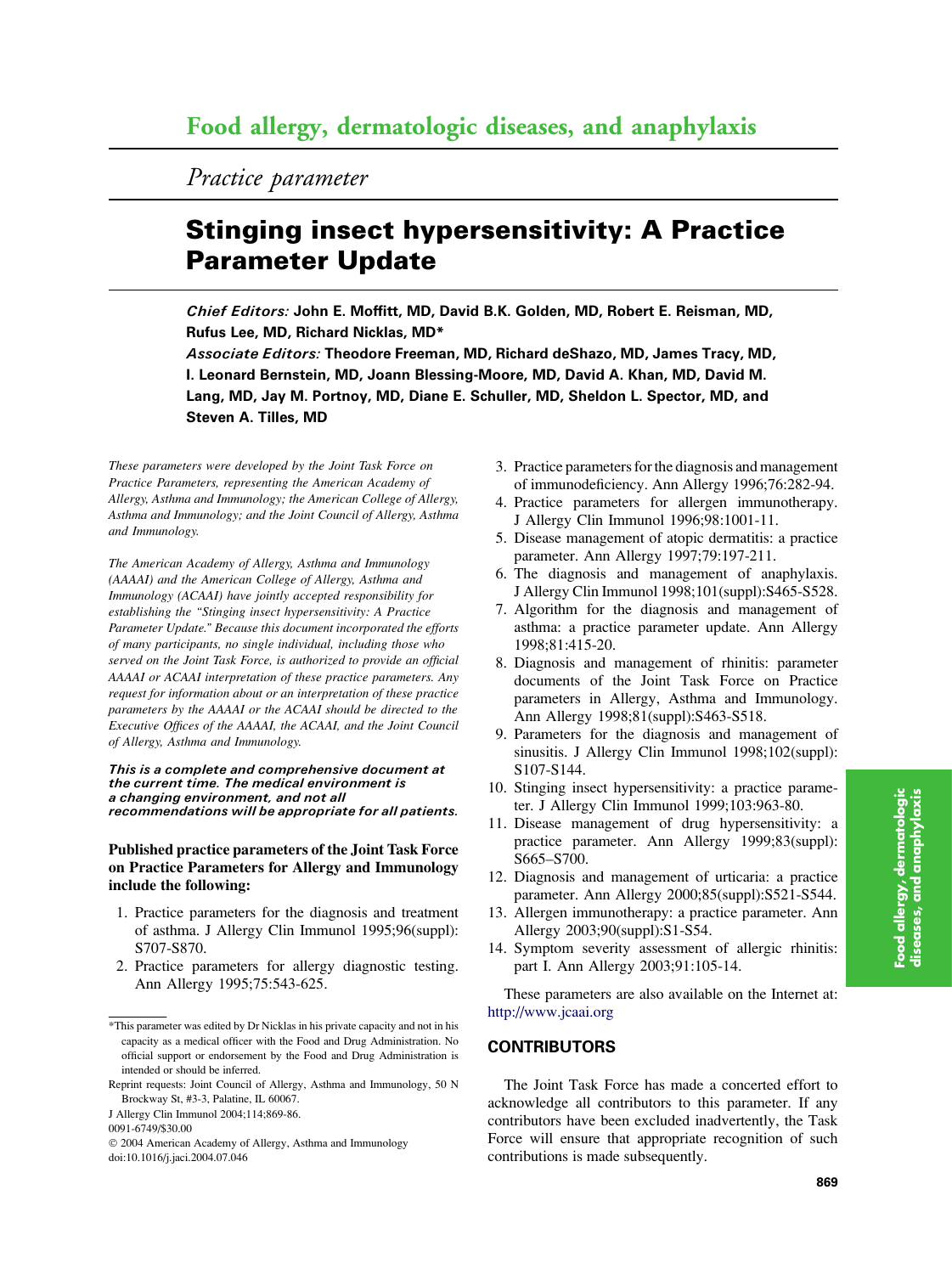# EDITORS

John E. Moffitt, MD Associate Vice Chancellor for Health Affairs Executive Associate Dean School of Medicine Professor of Pediatrics University of Mississippi Medical Center Jackson, Miss David B. K. Golden, MD Associate Professor of Medicine Johns Hopkins University Baltimore, Md Robert E. Reisman, MD Clinical Professor of Medicine and Pediatrics State University of NY at Buffalo School of Medicine Buffalo, NY Rufus E. Lee, MD Private Practice Dothan, Ala Richard A. Nicklas, MD Clinical Professor of Medicine George Washington Medical Center Washington, DC ASSOCIATE EDITORS Theodore M. Freeman, MD San Antonio, Tex Richard D. deShazo, MD Billy Guyton Distinguished Professor

Chair, Department of Medicine University of Mississippi Medical Center Jackson, Miss

James M. Tracy, DO University of Nebraska Omaha, Neb

I. Leonard Bernstein, MD Clinical Professor of Medicine and Environmental Health University of Cincinnati College of Medicine Cincinnati, Ohio Joann Blessing-Moore, MD Associate Clinical Professor of Medicine and Pediatrics Stanford University Medical Center Palo Alto, Calif David Kahn, MD Associate Professor of Internal Medicine Division of Allergy and Immunology University of Texas Southwestern Medical Center Dallas, Tex David Lang, MD Head, Allergy/Immunology Section Division of Medicine Director, Allergy/Immunology Fellowship Training Program Cleveland Clinic Foundation Cleveland, Ohio Diane E. Schuller, MD Professor of Pediatrics

Pennsylvania State University Milton S. Hershey Medical College Hershey, Pa Sheldon L. Spector, MD Clinical Professor of Medicine University of California–Los Angeles Los Angeles, Calif Steven A. Tilles, MD Clinical Assistant Professor of Medicine University of Washington School of Medicine Seattle, Wash

# REVIEWERS

David F. Graft, MD, Minneapolis, Minn Michael R. Nelson, MD, PHD, Washington, DC Robert E. Reisman, MD, Williamsville, NY Dana V. Wallace, MD, Ft Lauderdale, Fla Anne B. Yates, MD, Jackson, Miss

# Stinging insect hypersensitivity: A practice parameter update

Table of Contents

- I. Preface
- II. Executive Summary
- III. Algorithm
- IV. Annotations
- V. Summary Statements
- VI. Introduction
- VII. Stinging Insect Identification
- VIII. Stinging Insect Reactions
	- A. Management of Insect Sting Reactions 1. local reactions
		- 2. systemic reactions
- IX. Indications for referral to an allergist-immunologist
- X. Preventive Management
- XI. Immediate Treatment
- XII. Immediate Hypersensitivity Testing
	- A. Skin testing for honeybee, wasps, hornets, and yellow jackets
	- B. Skin testing for fire ant hypersensitivity
- C. In vitro testing
- XIII. Immunotherapy
	- A. Venom immunotherapy for bees, wasps, yellow jackets, and hornets
	- B. Criteria for immunotherapy
	- C. Challenge stings
	- D. Large local reactions
	- E. Selection of venoms for immunotherapy
	- F. Immunotherapy for fire ant venom hypersensitivity
	- G. Dosage schedule for VIT
	- H. Duration of VIT
- XIV. References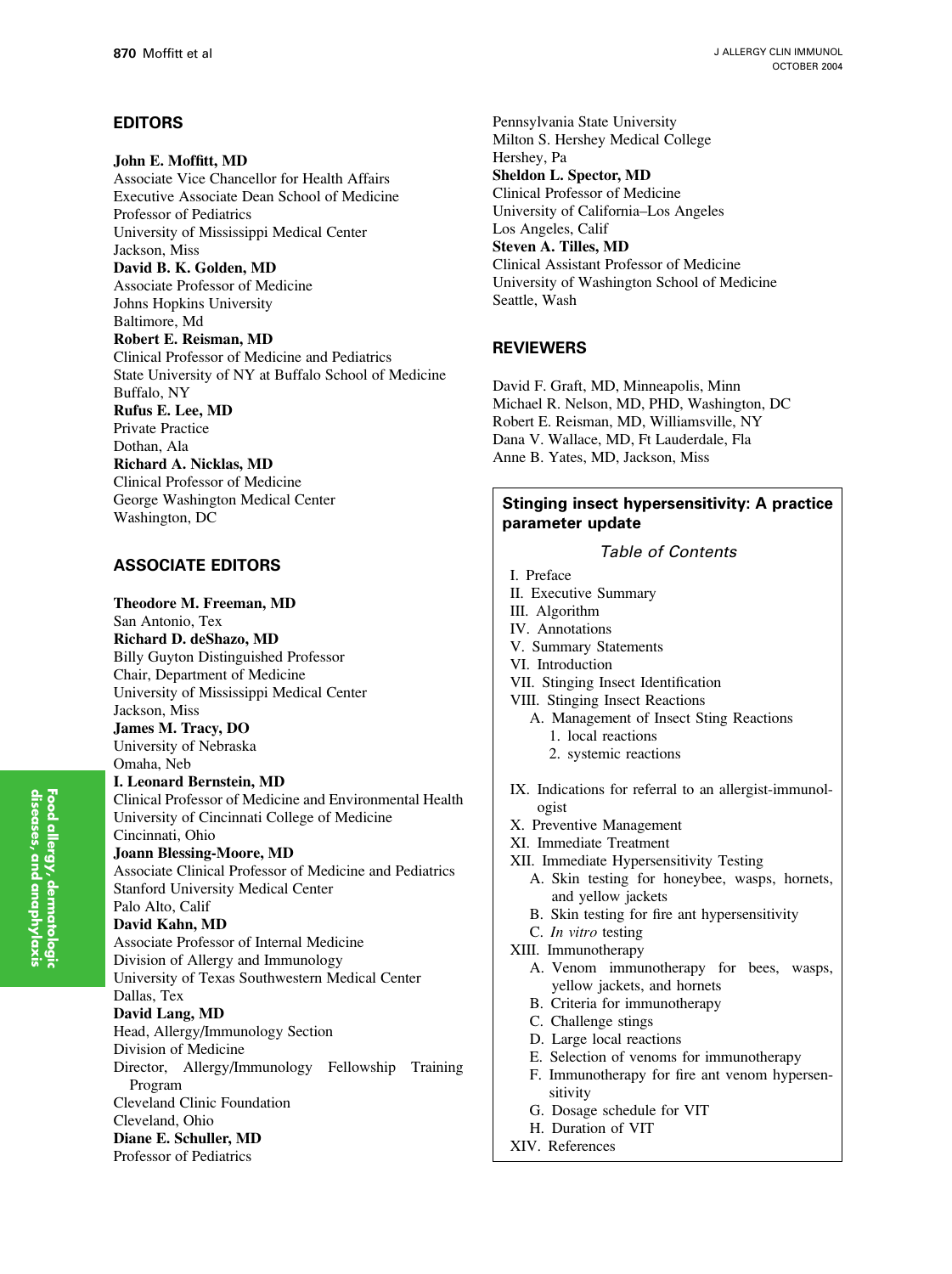## PREFACE

The objective of ''Stinging insect hypersensitivity: A practice parameter update'' is to improve the care for patients with stinging insect hypersensitivity. This parameter is intended to refine guidelines for the use and interpretation of diagnostic methods and for the institution and implementation of measures to manage stinging insect hypersensitivity, with particular emphasis on the appropriate use of immunotherapy.

''Stinging insect hypersensitivity: A practice parameter update'' was developed by the Joint Task Force on Practice Parameters. The 3 major allergy and immunology societies (the American College of Allergy, Asthma and Immunology [ACAAI]; the American Academy of Allergy, Asthma and Immunology [AAAAI]; and the Joint Council of Allergy, Asthma and Immunology) charged the Task Force with the development of practice guidelines for stinging insect hypersensitivity. The document ''Stinging insect hypersensitivity: a practice parameter update'' builds on ''Stinging insect hypersensitivity: a practice parameter'' (Portnoy JM, Moffitt JE, Golden DBK, Bernstein IL, et al. J Allergy Clin Immunol 1999:103;963-80), which was previously published by the Joint Task Force. It follows the same format as that document, with some substantive changes reflecting advancements in scientific knowledge and their effect on management of insect sting allergy. ''Stinging insect hypersensitivity: a practice parameter update'' was written and reviewed by subspecialists in allergy and immunology. The project was exclusively funded by the 3 allergy and immunology societies noted above.

A work group chaired by Dr John Moffitt prepared the initial draft, which was subsequently reviewed by the Joint Task Force. A comprehensive search of the medical literature was conducted with various search engines, including PubMed, and ''immunotherapy,'' ''stinging insect allergy," "anaphylaxis," "venom," and related search terms were used. Published clinical studies were rated by category of evidence and used to establish the strength of a clinical recommendation (Table I).

The working draft of ''Stinging insect hypersensitivity: a practice parameter update'' was reviewed by a large number of experts in allergy and immunology. These experts included reviewers appointed by the ACAAI and AAAAI. Copies of the working draft were distributed at the ACAAI annual meeting in the fall of 2002 and the AAAAI annual meeting in the spring of 2003. The authors carefully reviewed and considered additional comments from these reviewers. The revised final document presented here was approved by the sponsoring organizations and represents an evidence-based, broadly accepted consensus parameter.

An annotated algorithm in this document summarizes the key decision points for the appropriate use of allergen immunotherapy ([Fig 1](#page-3-0)). Specific recommendations guide the physician in selecting those patients for whom allergen immunotherapy for insect sting allergy is appropriate.

## TABLE I. Classification of evidence and recommendations\*

| Category of evidence  |                                                                                                                                            |
|-----------------------|--------------------------------------------------------------------------------------------------------------------------------------------|
| Iа                    | Evidence from meta-analysis of randomized<br>controlled trials                                                                             |
| <b>Ib</b>             | Evidence from at least 1 randomized<br>controlled trial                                                                                    |
| <b>H</b> <sub>a</sub> | Evidence from at least 1 controlled study<br>without randomization                                                                         |
| <b>IIb</b>            | Evidence from at least 1 other type of<br>quasiexperimental study                                                                          |
| Ш                     | Evidence from nonexperimental descriptive<br>studies, such as comparative studies, cor<br>relation studies, and case-controlled<br>studies |
| IV                    | Evidence from expert committee reports,<br>opinions or clinical experience of<br>respected authorities, or both                            |
| LB                    | Evidence from laboratory-based studies†                                                                                                    |
|                       | Strength of recommendation                                                                                                                 |
| A                     | Directly based on category I evidence                                                                                                      |
| B                     | Directly based on category II evidence or<br>extrapolated from category I evidence                                                         |
| C                     | Directly based on category III evidence or<br>extrapolated from category I or II evidence                                                  |
| D                     | Directly based on category IV evidence or<br>extrapolated from category I, II or III<br>evidence                                           |
| E                     | Directly based on category LB evidence†                                                                                                    |
| F                     | Based on consensus of the Joint Task Force<br>on Practice Parameters†                                                                      |

\*Printed with permission of the British Medical Journal from Shekelle PG, Woolf SH, Eccles M, Grimshaw J. Clinical guidelines: developing guidelines. BMJ 1999;318:593-6. Added by current authors.

Immunotherapy is recommended for patients with a history of a systemic reaction to Hymenoptera who demonstrate specific IgE antibodies to Hymenoptera venom, as described in the parameter.

Allergen vaccine is the recommended term for the therapeutic agent used in allergen immunotherapy. This term is used in the document when the therapeutic use of the preparation is clear. The terms allergen extract or extract (vaccine) are used in the text where the nontherapeutic aspects of the allergen preparation are important.

The Joint Task Force on Practice Parameters would like to thank members of the workgroup and Task Force, as listed elsewhere in this document.

## EXECUTIVE SUMMARY

Most insect stings produce a transient local reaction that might last up to several days and generally resolves without treatment. Marked local swelling extending from the sting site might be an IgE-mediated late-phase reaction. The risk of a systemic reaction in patients who experience large local reactions is no more than 5% to 10%. More serious anaphylactic sting reactions account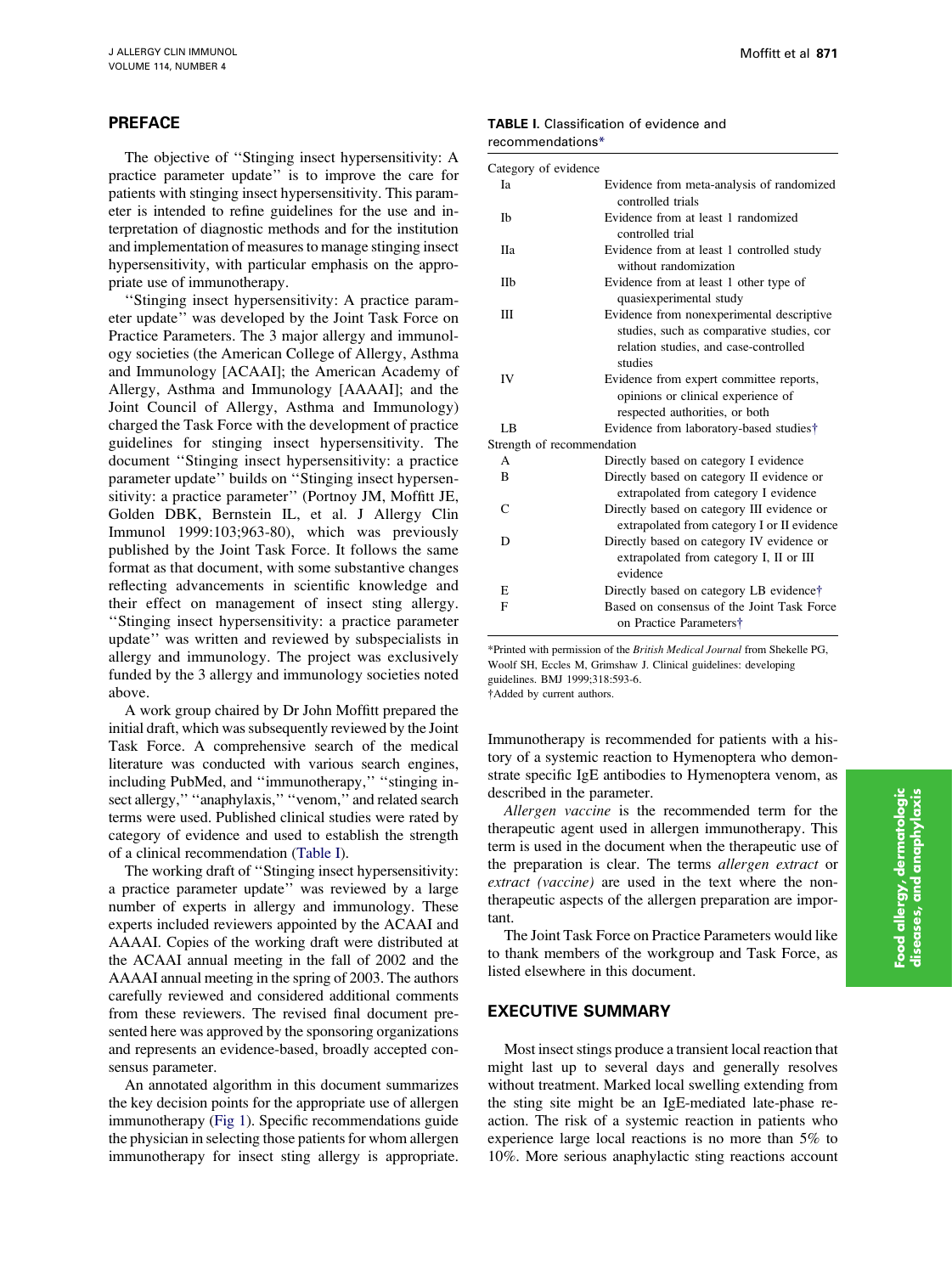<span id="page-3-0"></span>

FIG 1. Algorithm: management of stinging insect reactions.

for at least 40 deaths each year in the United States. It is estimated that potentially life-threatening systemic reactions to insect stings occur in 0.4% to 0.8% of children and 3% of adults.

Systemic reactions might be characterized by urticaria and angioedema, bronchospasm, edema of the large airway, hypotension, and other clinical manifestations. The most serious anaphylactic reactions involve the cardiovascular and respiratory systems and are potentially life-threatening. The most common cardiovascular reaction is hypotension. Respiratory symptoms include symptoms of upper or lower airway obstruction. Laryngeal edema is the most common cause of death from anaphylaxis. Patients who have a history of a systemic reaction to an insect sting should (1) be educated in avoidance of stinging insects, (2) carry epinephrine for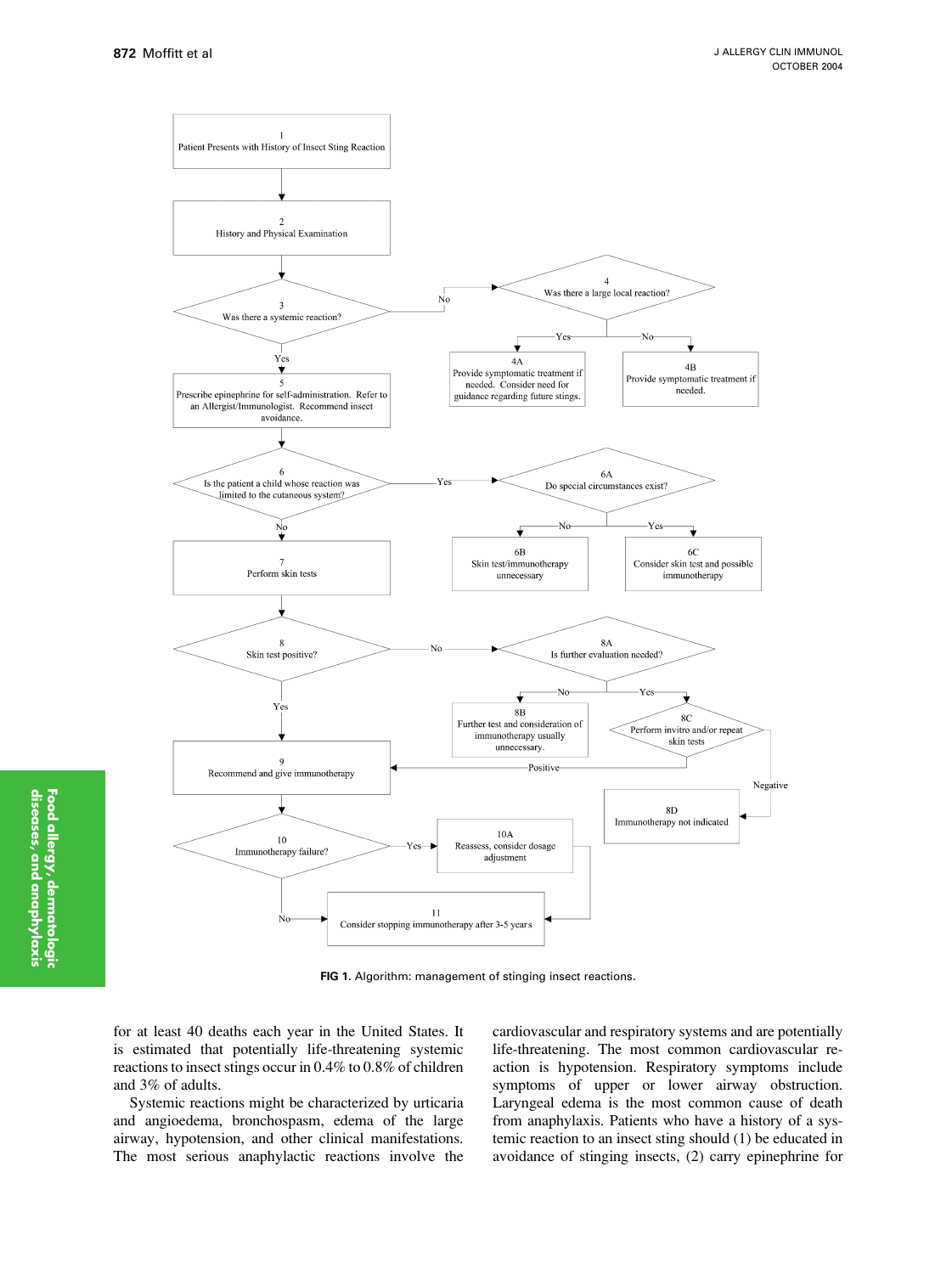emergency self-administration, (3) undergo testing for specific IgE antibodies to stinging insects, (4) be considered for venom immunotherapy (VIT) if test results for specific IgE antibodies are positive, and (5) consider obtaining medical identification of stinging insect hypersensitivity.

Identification of the insect responsible for the sting reaction can be very useful in establishing the diagnosis, prescribing treatment, and educating patients in avoidance measures. For example, yellow jackets generally build their nests in the ground and therefore can be encountered during yard work, farming, and gardening. Hornets are extremely aggressive and build large nests, usually in trees or shrubs, which, despite their size, often go undetected. Wasps build honeycomb nests often in shrubs and under eaves of houses or barns and, like yellow jackets and hornets, are scavengers, increasing the likelihood of their presence at outdoor events where food and drink is being served. Domestic honeybees are found in commercial hives, whereas wild honeybees might build their nests in tree hollows or old logs. Africanized honeybees are hybrids developed from interbreeding of domestic honeybees and African honeybees in South America and are much more aggressive than domestic honeybees, often attacking in swarms. Usually honeybees, and occasionally other stinging insects, leave a barbed stinger and attached venom sack in the skin after they sting. The fire ant, which can be red or black, builds nests in mounds of fresh soil that can be 1 to 2 feet in diameter and elevated at least several inches. These ants are very aggressive, particularly if their nests are disturbed, and often sting multiple times in a circular pattern, producing a sterile pseudopustule that has a distinctive appearance. Education regarding stinging insect avoidance can best be done by an allergistimmunologist who has training and experience in the diagnosis and management of stinging insect hypersensitivity.

Patients who have experienced a systemic reaction to an insect sting should be referred to an allergist-immunologist for skin testing or occasionally in vitro testing for specific IgE antibodies to insect venom. Extracts of honeybee, yellow jacket, white-faced hornet, yellow hornet, and wasp venom are available for skin testing and VIT. Although there is no venom extract available for commercial use in patients with suspected fire ant hypersensitivity, whole-body extract is available and contains relevant venom allergens, the effectiveness of which is supported by accumulating evidence. It is generally accepted that a positive skin test response to insect venom at a concentration of less than or equal to 1.0  $\mu$ g/mL demonstrates the presence of specific IgE antibodies. Skin testing with fire ant whole-body extract is considered indicative of specific IgE antibodies if a positive response occurs at a concentration of 1:500 wt/vol or less.

For those patients who have a convincing history of anaphylaxis after an insect sting, especially if they experienced serious symptoms, such as upper airway obstruction or hypotension, it is advisable to consider in

vitro testing for IgE antibodies or repeat skin testing if the patient has negative skin test responses before concluding that VIT is not indicated. Negative skin test responses within the first few weeks after a reaction to an insect sting might require cautious interpretation. Rarely, patients can have an anaphylactic reaction with a subsequent sting despite negative skin and in vitro test responses, possibly because of a non–IgE-mediated mechanism.

Because patients who have experienced an allergic reaction to an insect sting, as defined by history and a positive skin or in vitro test response for specific IgE antibodies to insect venom, are at risk for subsequent lifethreatening reactions if re-stung, VIT should be considered in such patients. Approximately 30% to 60% of patients with a history of anaphylaxis from an insect sting and venom-specific IgE antibodies detectable by means of skin or in vitro testing will experience a systemic reaction when re-stung. As a result, it has been recommended that patients can be better selected for VIT on the basis of the results of an intentional sting challenge. Sting challenges, however, are not consistently reproducible and are associated with considerable risk. The standard management of insect sting hypersensitivity in the United States does not include a sting challenge.

VIT is generally not necessary in children 16 years of age and younger who have experienced isolated cutaneous reactions without systemic manifestations after an insect sting from a wasp, hornet, yellow jacket, or wasp. VIT in adults who have experienced only cutaneous manifestations is controversial but usually recommended. VIT is extremely effective in reducing the risk of a subsequent systemic reaction from an insect sting to less than 5%, and those who experience reactions have milder reactions. VIT is generally not necessary for patients who have had only a large local reaction because the risk of a systemic reaction with a subsequent sting is relatively low. In fact, the vast majority of patients who have had a large local reaction do not need to be tested for specific IgE antibodies to insect venom.

Once initiated, VIT should usually be continued for at least 3 to 5 years. An increasing body of evidence suggests that despite the persistence of a positive skin test response, 80% to 90% of patients will not have a systemic reaction to an insect sting if VIT is stopped after 3 to 5 years. Although most patients can safely discontinue immunotherapy after this period of time, some patients with a history of severe anaphylaxis with shock or loss of consciousness still might be at continued risk for a systemic reaction if VIT is stopped, even after 5 years of immunotherapy. For this reason, some experts recommend continuation of immunotherapy indefinitely in such patients. Other criteria suggested for stopping VIT include a decrease in serum venom-specific IgE to insignificant levels or conversion to a negative skin test response. The optimal duration of fire ant immunotherapy is less well defined. Most allergists consider stopping immunotherapy after a specified period (usually 4-5 years) either empirically or only when skin test responses become negative. Until further data are available, a definitive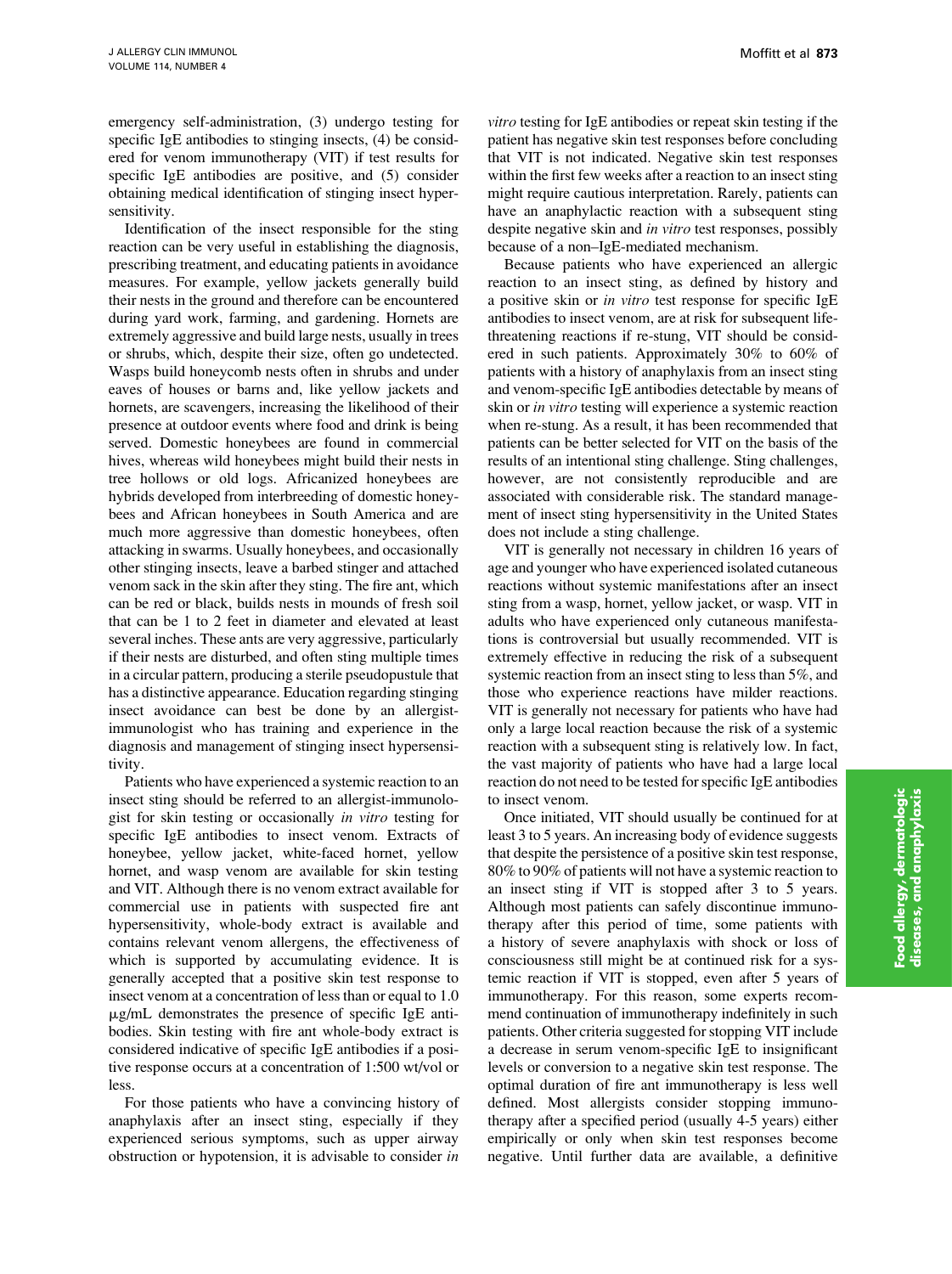recommendation about the duration of immunotherapy for fire ant venom cannot be made.

Less is known about the natural history of fire ant venom hypersensitivity and the effectiveness of immunotherapy than is known about other stinging insects. Fire ant whole-body extract has been shown to contain relevant venom allergens, and evidence continues to accumulate, despite the lack of any placebo-controlled study, to support the effectiveness of immunotherapy with fire ant whole-body extract.

Patients who have experienced more than a local reaction to an insect sting should be prescribed injectable epinephrine (eg, EpiPen and EpiPenJr) and should be advised to carry it with them at all times. Because some patients who experience anaphylaxis might require more than one injection of epinephrine, prescription for more than one EpiPen or EpiPenJr should be considered. Patients and advocates who might be administering epinephrine should be taught how to administer this drug and under what circumstances this should be done. Although patients with coexisting conditions, such as hypertension or cardiac arrhythmias, or concomitant medications, such as  $\beta$ -adrenergic blocking agents, might require special attention, there is no contraindication to the use of epinephrine in a life-threatening situation, such as anaphylaxis. More than one dose of epinephrine might be required with persistence or recurrence of symptoms.

## ANNOTATIONS TO FIG 1

## Box 1: Patient presents with a history of insect sting reaction

Although insects sting many persons each year, most individuals do not have significant reactions and do not need medical attention. Most who are stung have only local reactions and require only symptomatic, if any, treatment. Persons who have a history of insect stings causing systemic reactions require evaluation and usually treatment. Reactions can range from large local swelling to life-threatening systemic reactions. Delayed or toxic reactions might also occur. Taking a careful history can usually make the diagnosis of insect sting reaction.

### Box 2: History and physical examination

Identification of the insect responsible might be helpful in diagnosis and treatment. Patients should be encouraged to bring the offending insect, if available, to the physician for identification.

Factors that might be helpful in identification include the following:

- $\blacksquare$  the patient's activity at the time of the sting (eg, cutting a hedge),
- $\blacksquare$  the location of the person at the time of the sting (eg, close to an insect nest),
- $\blacksquare$  the type of insect activity in the area where the patient was stung, and
- <sup>n</sup> visual identification of the insect.

Young children present special problems with identification of the culprit insect. The presence of a stinger, which is left primarily by honeybees, or the presence of a pustule as a result of a fire ant sting (up to 24 hours later) might help in insect identification.

### Box 3: Was there a systemic reaction?

Most insect stings result in local reactions. These include the following:

- $\blacksquare$  redness.
- us swelling, and
- itching and pain.

Large local reactions usually include the following features:

- n increase in size for 24 to 48 hours,
- $\blacksquare$  swelling to more than 10 cm in diameter.
- n possible involvement of more than one joint area, and ■ 5 to 10 days to resolve.

Systemic reactions include a spectrum of manifestations ranging from mild to life-threatening. These include the following:

- $\blacksquare$  cutaneous responses (eg, urticaria and angioedema),
- $\blacksquare$  bronchospasm,
- <sup>n</sup> large airway obstruction (tongue or throat swelling, laryngeal edema), and
- **n** hypotension and shock.

The key feature that distinguishes a systemic reaction from a large local reaction is the nature of the systemic symptoms and involvement of parts of the body not contiguous with the site of the sting.

## Box 4, A and B: Provide symptomatic treatment if needed

Most insect stings cause local reactions that are of little serious medical consequence, and no specific treatment is usually required. Some local reactions are manifested by extensive erythematous swelling surrounding the sting site that might persist for several days or more and can be accompanied by itching, pain, or both. Cold compresses might help to reduce local pain and swelling. Oral antihistamines and oral analgesics might also help to reduce the pain or itching associated with cutaneous reactions. Many physicians use oral corticosteroids for large local reactions; several reports support their effectiveness, although definitive proof of efficacy through controlled studies is lacking. Because the swelling is caused by mediator release and not by infection, antibiotics are not indicated unless there is evidence of secondary infection (a common misdiagnosis).

Large local reactions can be IgE mediated but are almost always self-limited and rarely create serious health problems. Patients who have previously experienced large local reactions often have large local reactions to subsequent stings, and up to 10% might eventually have a systemic reaction. Some patients who have had large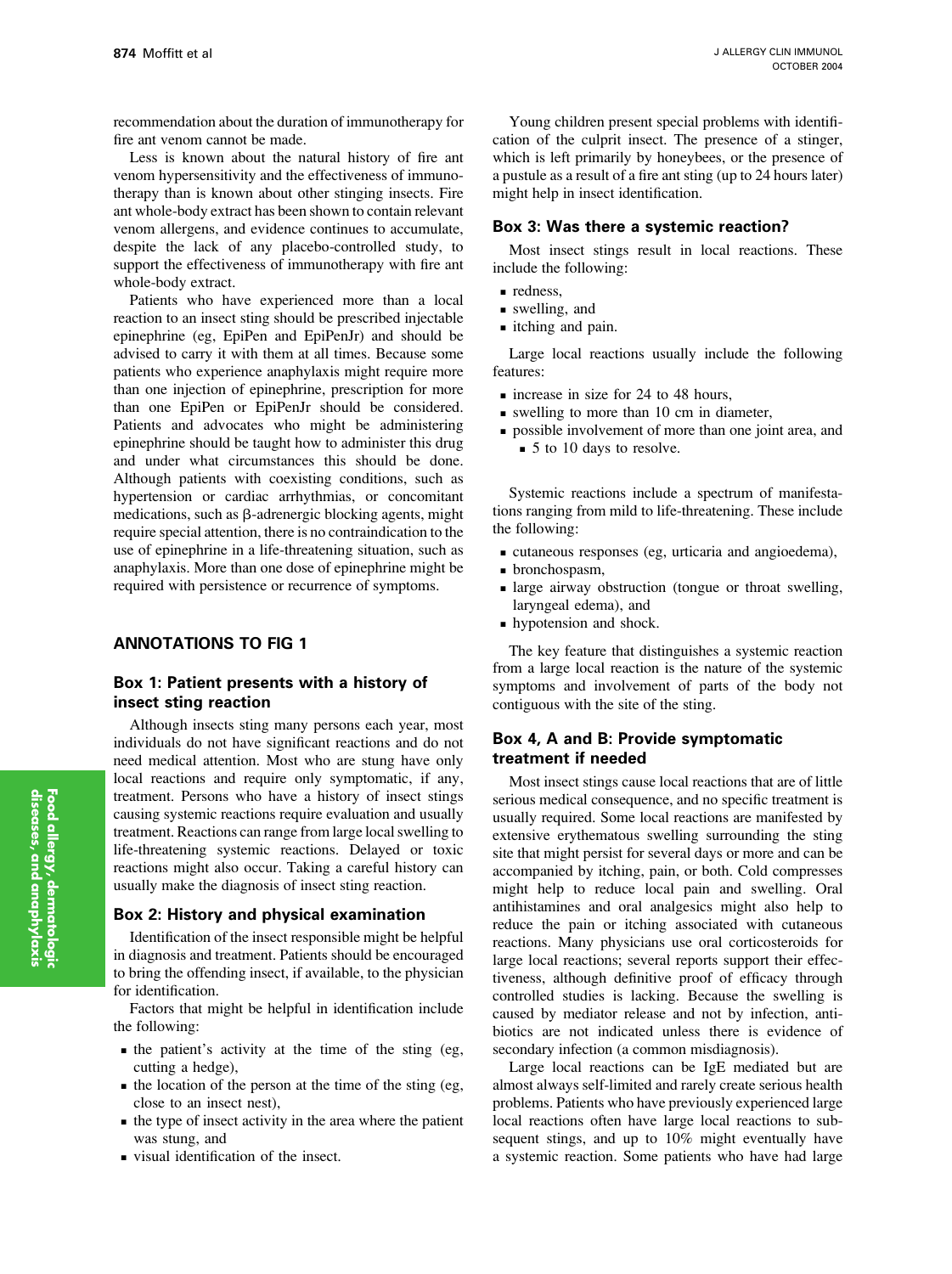local reactions might seek guidance on insect avoidance measures. It is optional but usually not necessary to prescribe an injectable epinephrine kit for use if the patient experiences a systemic reaction in the future. The vast majority of patients with large local reactions need only symptomatic care and are not candidates for testing for venom-specific IgE or VIT. Immunotherapy has, however, been shown to reduce the severity of large local reactions with future stings in a patient with a history of severe local reactions and venom-specific IgE, but a previous report found immunotherapy to be ineffective in preventing reoccurrence of large local reactions.

## Box 5: Prescribe epinephrine for selfadministration/refer to an allergistimmunologist/recommend insect avoidance

Preventive management includes measures to prevent subsequent stings and to prevent subsequent systemic reactions if the patient is stung. Injectable epinephrine should be provided, and the patient should be instructed on its proper administration and use. Patients should also consider obtaining a medical identification bracelet or necklace. A patient with a history of severe reaction should have injectable epinephrine prescribed because even if the test result for venom-specific IgE is negative, there is a small risk of a systemic reaction. For those patients with very mild or questionable systemic reactions and negative test results for venom-specific IgE, there is no consensus regarding prescription of injectable epinephrine because many physicians believe it is not warranted, whereas others prefer to prescribe it in this situation. Referral to an allergist is appropriate for any patient who has had an allergic reaction and is indicated for any patient who is a potential candidate for immunotherapy, as outlined in Box 6.

## Box 6, A, B, and C: Is the patient a child whose reaction was limited to the cutaneous system?

The usual criteria for immunotherapy include a systemic reaction to an insect sting and demonstration of venomspecific IgE by either skin or in vitro testing. However, immunotherapy is usually not prescribed for patients 16 years of age and younger who have experienced only cutaneous systemic reactions after an insect sting. They only have about a 10% chance of having a systemic reaction if re-stung, and if a subsequent systemic reaction does occur in these children, it is very unlikely to be worse than the initial isolated cutaneous reaction. Therefore VIT is generally not necessary for patients 16 years of age and younger who have experienced only cutaneous systemic reactions. VIT is still an acceptable option if there are special circumstances, such as lifestyle considerations, that place the child at risk for frequent or multiple stings or if the parents or guardians request venom immunotherapy. Although there is still some controversy in regard to adults who have experienced only cutaneous systemic reactions, there is insufficient evidence to justify withholding VIT for that group of individuals at this time. Although most physicians generally apply the same criteria in selecting patients to receive immunotherapy for fire ant allergy, it is not established that children with only systemic cutaneous reactions are not at risk for serious systemic reactions to subsequent stings. Because the natural history of fire ant hypersensitivity in children who have only cutaneous manifestations has not been well elucidated and there is increased risk of fire ant stings in children who live in areas in which fire ants are prevalent, immunotherapy can be considered for such children.

## Box 7: Perform skin testing

Skin tests should be performed on patients for whom venom immunotherapy might be indicated. Skin prick tests with a concentration in the range of 1.0  $\mu$ g/mL are often performed before intracutaneous tests but are not used by all allergists.

Intracutaneous tests usually start with a concentration in the range of  $0.001$  to  $0.01 \mu g/mL$ . If intracutaneous test results at this concentration are negative, the concentration is increased by 10-fold increments until a positive skin test response occurs or a maximum concentration of  $1.0 \mu g$ / mL is reached. Increasing concentrations of fire ant extract are also used (see text section on fire ants). Positive and negative controls should be placed during skin testing.

Because the insect that caused the sting reaction often cannot be identified, testing is usually done with all of the commercially available venom extracts. However, fire ant is only included under special circumstances (see text). Venoms might contain shared antigenic components. Cross-sensitization and extensive immunologic crossreactivity have been demonstrated between hornet and yellow jacket venoms (vespids); cross-reactivity is also fairly common, although less extensive, between wasp and other venoms and is uncommon between honeybee and vespid venoms. Fire ant venom has very limited crossreactivity with other stinging insect venoms.

## Box 8: Positive skin test response?

Venom immunotherapy is recommended for patients who have had a systemic insect sting reaction, who have a positive skin test response, and who meet the criteria outlined in the annotation for Box 6. There is no absolute correlation between the skin test reactivity or the level of venom-specific IgE and the severity of the reaction to a sting. Near-fatal and fatal reactions have occurred in patients with barely detectable venom IgE antibodies by means of skin or in vitro testing.

## Box 8A: Is further testing needed?

Although skin testing has generally been the most reliable diagnostic method used to identify venom-specific IgE and remains the preferred testing modality for most patients, it has been recognized that rare patients might have venom-specific IgE, which is not detected by means of skin testing. Therefore it is recommended that further evaluation for detection of venom-specific IgE be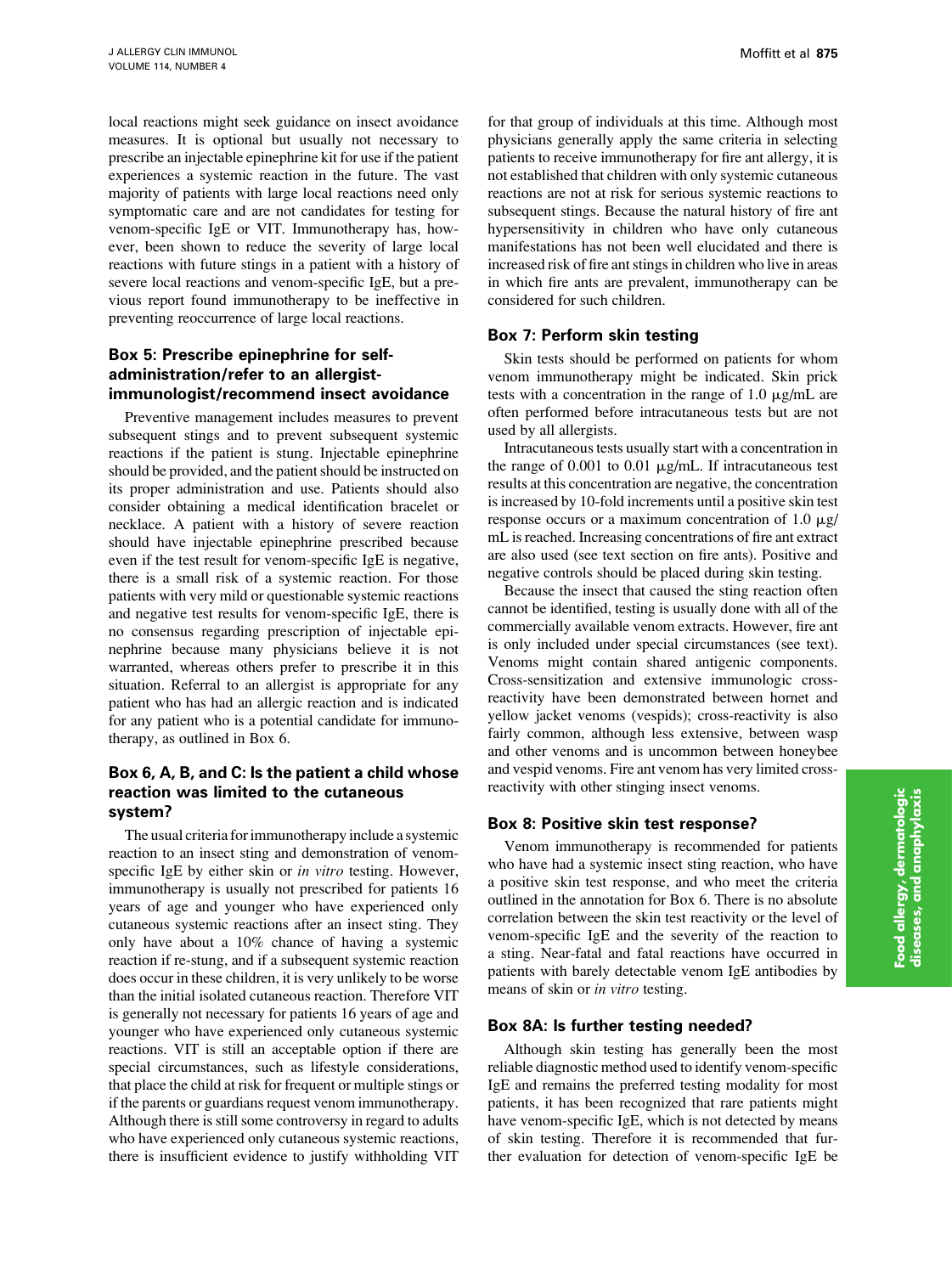performed if the skin test result is negative in a patient with a history of a severe systemic reaction. There is no clear scientific evidence that defines the severity of a reaction requiring further evaluation for venom-specific IgE. Patients with a history of wheezing with dyspnea or increased respiratory effort, stridor, or other signs of large airway obstruction; hypotension; shock; or loss of consciousness usually need further evaluation.

## Box 8, B, C, and D

For patients who have had a severe systemic reaction, as described in the preceding annotation, to an insect sting and who have negative venom skin test responses, it would be prudent to verify this result with repeat skin testing or in vitro testing before concluding that VIT is not necessary. If such test responses are positive, VIT is indicated. If repeat test responses fail to demonstrate the presence of IgE antibodies, there is no indication for venom immunotherapy.

#### Box 9: Recommend and give VIT

VIT greatly reduces the risk of systemic reactions in stinging insect–sensitive patients with an efficacy of 95% to 97%. Patients who have had a systemic reaction from an insect sting and evidence of venom-specific IgE should therefore be advised to receive VIT. The goal of VIT is primarily to prevent life-threatening reactions. A secondary benefit is that it might alleviate anxiety related to insect stings.

Candidates for VIT should be informed in writing or verbally with documentation in the record about the potential benefits and risks related to the procedure. Patients should receive a description of the procedure and be informed that, although the risk of anaphylaxis is small, they must wait for 20 to 30 minutes after each injection and follow any other specific policies and rules of the provider of the VIT.

In the opinion of some experts, all venoms eliciting positive responses for venom-specific IgE should be included in the immunotherapy vaccine, whereas others contend that if the insect that caused the reaction can be clearly identified, only that venom is needed for VIT, even if skin or in vitro test responses for other stinging insects are positive. Depending on the culprit insect, it is likely that other positive skin test or in vitro test responses will be obtained. Immunotherapy for patients with fire ant hypersensitivity consists of injections with a whole-body vaccine and should be initiated in patients with a history of a systemic reaction to a fire ant sting who have a positive skin test response with whole-body vaccine or a positive in vitro assay result.

VIT injections are generally administered at weekly intervals, beginning with doses no greater than 0.1 to 0.5  $\mu$ g and increasing to a maintenance dose of up to 100  $\mu$ g per venom. The dosage schedule for fire ant immunotherapy is less well defined in terms of starting dose and rapidity of buildup. Although most experts recommend a maintenance dose of 0.5 mL of a 1:100 wt/vol dilution,

and there is increasing evidence that this dose is protective, a 1:10 wt/vol maintenance concentration has been recommended by some. The interval between maintenance dose injections can be increased to 4-week intervals during the first year of VIT and eventually to every 6 to 8 weeks during subsequent years. Rapid desensitization protocols have been used successfully and safely to treat flying Hymenoptera and fire ant sting allergy.

Patients with insect sting allergy who are taking  $\beta$ adrenergic blocking agents are at greater risk for more serious anaphylaxis to VIT or a sting. Therefore patients who have stinging insect hypersensitivity should not be prescribed  $\beta$ -adrenergic blocking agents unless absolutely necessary. If the patient who has stinging insect hypersensitivity cannot discontinue the  $\beta$ -adrenergic blocking agent, the decision to administer immunotherapy should be made on an individual basis after analysis of potential risks and benefits. There are some reports that taking angiotensin-converting enzyme inhibitors might also increase risk.

#### Box 10 and 10A: Immunotherapy failure

VIT at an accepted maintenance dosage is very effective but does not protect all patients. For patients who have allergic reactions to insect stings while receiving maintenance immunotherapy, it is first necessary to identify the culprit insect. If the insect is the same as that causing the initial reaction, an increase in venom dose of up to  $200 \mu$ g per injection might provide protection.

## Box 11: Consider stopping VIT after 3 to 5 years

Guidelines for discontinuation of VIT are evolving. Whereas the package insert for the venom extract product recommends that VIT be continued indefinitely, a decrease in serum venom-specific IgE to insignificant levels or conversion to a negative skin test response have been used as criteria for discontinuing treatment. An increasing body of evidence suggests that despite the persistence of a positive skin test response, approximately 90% of patients will not have a systemic reaction to an insect sting if VIT is stopped after 3 to 5 years, and it is therefore reasonable to consider discontinuation in most patients after therapy of this duration or after losing skin test reactivity. However, there remains a small risk that future sting reactions could occur. In addition, severe reactions have occurred several years after stopping VIT in a small number of patients whose skin test responses became negative while receiving venom immunotherapy. Conversely, although some patients will lose their skin reactivity to stinging insect venom, the persistence of such reactivity does not mean that all such patients are at increased risk of having a systemic reaction if subsequently stung. A decision about the duration of VIT is made individually after discussion between the patient and physician and might involve consideration of lifestyle, occupation, coexistent disease, medications, severity of sting reactions, and other factors. Patients with a history of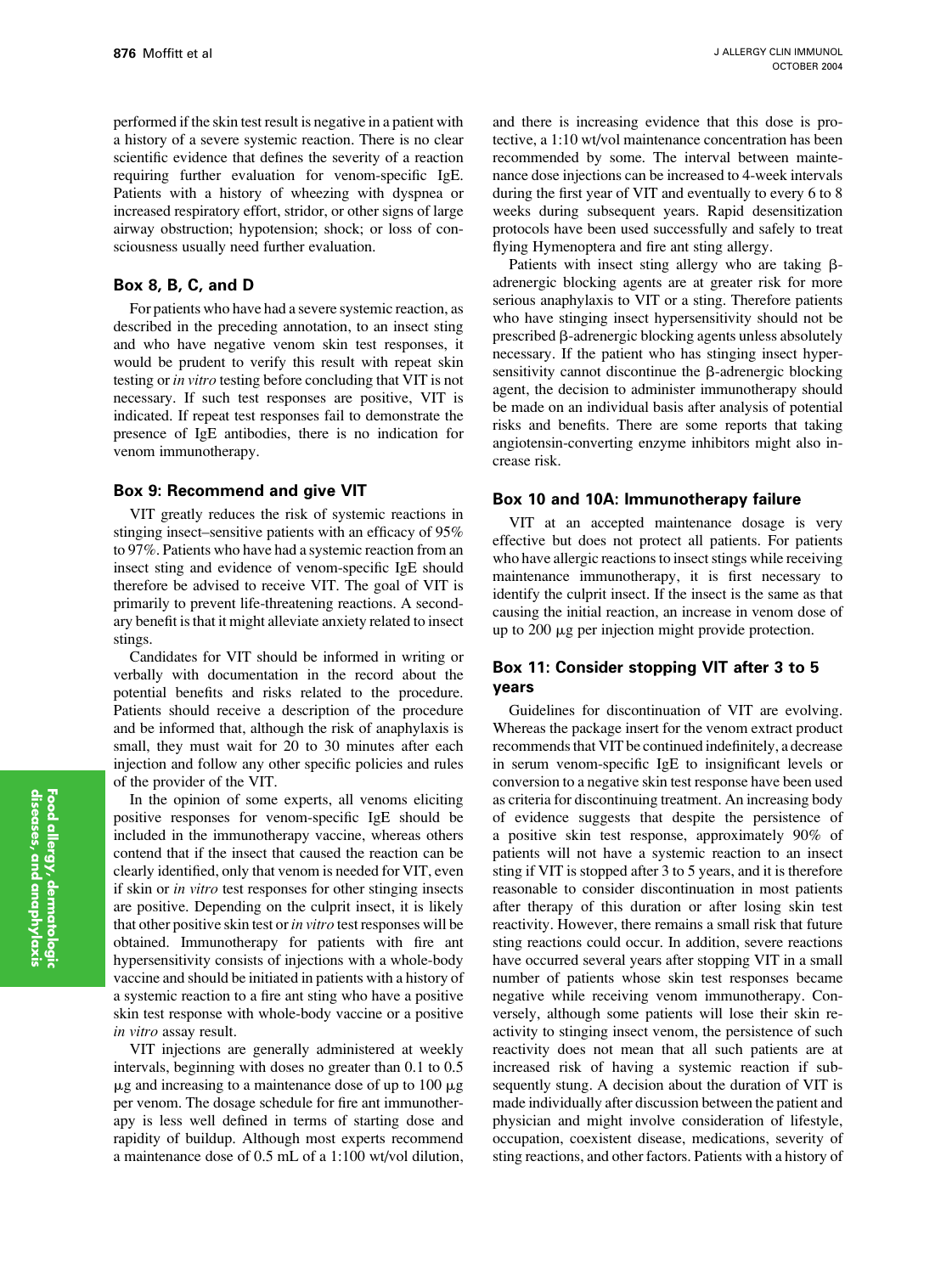severe anaphylaxis (shock or loss of consciousness), even after 5 years of immunotherapy, still might be at continued risk for a systemic reaction if VIT is stopped. For this reason, some recommend that immunotherapy be continued indefinitely in such patients (see text for details).

The optimal duration of imported fire ant immunotherapy has not been clearly established. Skin reactivity appears to be a poor indicator of the risk for a systemic reaction to fire ant venom after fire ant immunotherapy. As a result, there is a great deal of variation in recommendations regarding the duration of immunotherapy for fire ant allergy, with some allergists recommending indefinite treatment. Most allergists recommend stopping immunotherapy after a specific period (usually 4-5 years), either empirically or when skin test responses become negative. Until further data are available, a definitive recommendation about the duration of immunotherapy for fire ants cannot be made.

## SUMMARY STATEMENTS

#### Summary statement 1

Individuals with a history of a systemic reaction to an insect sting are at increased risk for subsequent systemic sting reactions. This risk can be significantly reduced with VIT. A

#### Summary statement 2

Individuals who have a history of systemic reactions to insect stings should:

- $\bullet$  be educated in ways to avoid insect stings, **D**
- <sup>n</sup> carry epinephrine for emergency self-treatment, D
- <sup>n</sup> undergo specific IgE testing for stinging insect sensitivity and be considered for immunotherapy (testing is optional for those patients who would not be candidates for immunotherapy if test responses were positive), A
- <sup>n</sup> consider obtaining a medical identification bracelet or necklace. D

#### Summary statement 3

Immediate hypersensitivity skin tests with stinging insect venoms are indicated for individuals who are candidates for VIT. A

Skin tests, rather than in vitro assays, should be used for initial measurement of venom-specific IgE, except in special circumstances. If skin test responses are negative and the patient has had a severe allergic reaction, further testing (in vitro testing, repeat skin testing, or both) is recommended. C

## Summary statement 4

VIT is recommended for all patients who have experienced a systemic reaction to an insect sting and who have specific IgE to venom allergens, with the following special considerations:

- <sup>n</sup> VIT is generally not necessary in children 16 years of age and younger who have experienced cutaneous systemic reactions without other systemic manifestations of a reaction after an insect sting from a wasp, hornet, yellow jacket, or bee. C
- <sup>n</sup> Adults who have experienced only cutaneous manifestations to an insect sting are generally considered candidates for VIT, although the need for immunotherapy in this group of patients is controversial. D
- <sup>n</sup> Because the natural history of fire ant hypersensitivity in children who have only cutaneous manifestations has not been well elucidated and there is increased risk of fire ant stings in children who live in areas where fire ants are prevalent, immunotherapy might be considered for such children. D

#### Summary statement 5

Once begun, VIT should usually be continued for at least 3 to 5 years. Although most patients can then safely discontinue immunotherapy, some patients might need to continue immunotherapy indefinitely. C

## INTRODUCTION

Most insect stings are associated with transient local reactions characterized by pain, swelling, and redness, which usually last from a few hours to a few days and generally resolve with simple treatment measures. More widespread local reactions extending from the sting site and lasting up to 1 week occur in approximately l0% to 15% of adults. More serious anaphylactic sting reactions account for at least 40 deaths per year in the United States. It is estimated that after insect stings, systemic reactions that are potentially life-threatening occur in 0.4% to 0.8% of children and  $3\%$  of adults.<sup>[1-4](#page-15-0)</sup> After a systemic reaction, the diagnosis of stinging insect hypersensitivity should be confirmed, and it is imperative that appropriate treatment be instituted to prevent systemic reactions from subsequent stings. Prompt recognition and treatment of systemic reactions and appropriate allergy management, as described in this practice parameter, can reduce the occurrence of future systemic reactions and fatalities.<sup>[5-14](#page-15-0)</sup> This parameter is an update of the first parameter on insect sting hypersensitivity (Portnoy JM, Moffitt JE, Golden DBK, Bernstein IL, et al. Stinging insect hypersensitivity: a practice parameter. J Allergy Clin Immunol 1999;103:963-80). It follows the same format as that document, with some substantive changes reflecting advancements in scientific knowledge and their effect on the management of insect sting allergy. The parameter addresses the management of allergic reactions from yellow jacket, hornet, wasp, honeybee, and imported fire ant stings. Much less is known about allergic reactions to stings and bites of other insects, and they are not the subject of this parameter.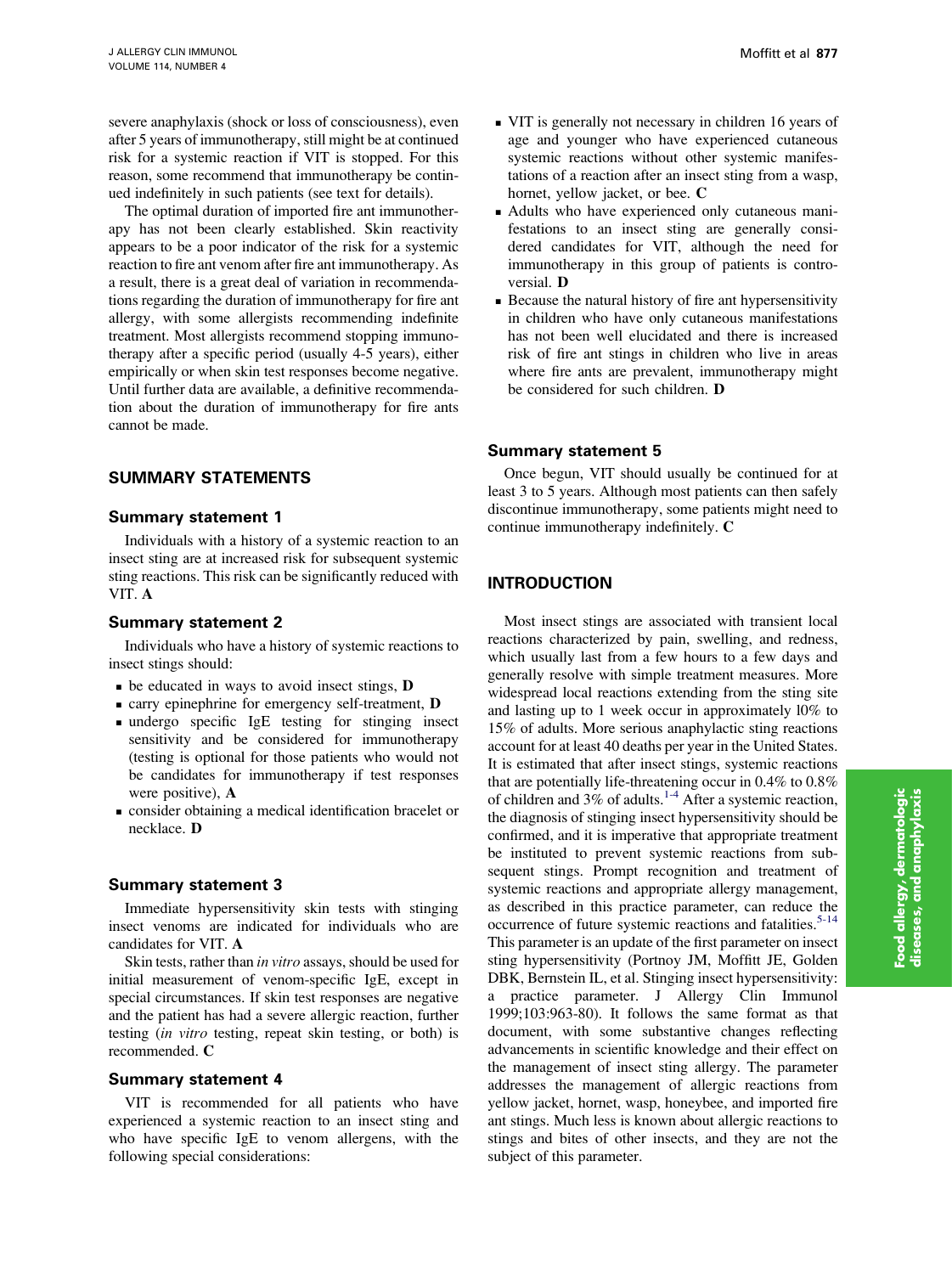## STINGING INSECT IDENTIFICATION

Identification of the insect responsible for an allergic reaction is helpful in diagnosis, treatment, and avoidance education. Patients should be encouraged to bring the captured or killed offending insect to the physician for identification.

Factors that might be helpful in the identification of stinging insects include the following:

- $\blacksquare$  the person's activity at the time of the sting (eg, hedge) clipping),
- $\blacksquare$  the location of the person at the time of the sting (eg, near the eaves of a house or near an open garbage can),
- n the type of insect activity in the area when the patient was stung,
- <sup>n</sup> visual identification of the insect,
- $\blacksquare$  time of year (yellow jackets are more prevalent in late summer),
- <sup>n</sup> food exposure (food attracts yellow jackets), and
- n part of country.

Identification might be particularly difficult in cases involving young children because they are usually not able to specify the insect. The presence of a stinger, which is left usually by honeybees (but occasionally by other insects), or the presence of a pseudopustule as a result of fire ant sting (up to 24 hours later) might help in insect identification.

Yellow jackets are ground-dwelling insects and can be encountered during yard work, farming, or gardening. They can also be found in wall tunnels or crevices and in hollow logs. Yellow jackets are very aggressive and sting with minimal provocation, especially in the presence of food. Patients have been stung in the mouth, oropharynx, or esophagus while drinking a beverage from a container or straw that contained a yellow jacket.

Hornets, which are related to yellow jackets, build large papier-mâché nests that are several feet in diameter and are usually found in trees or shrubs. Hornets are extremely aggressive, particularly in the vicinity of the nest, and have been known to chase individuals for some distance before stinging.

Wasps build honeycomb nests that are several inches or more in diameter and might be seen on the outside of the nest. The nests can be found in shrubs, under the eaves of houses or barns, and occasionally in pipes on playgrounds or under patio furniture.

Yellow jackets, hornets, and wasps are in the vespid family and feed on human foods. They are especially attracted to sweet food. Consequently, they can be found around garbage cans, leftover food, or at outdoor events where food and soft drinks are served.

Domestic honeybees are found in commercial hives. Wild honeybee nests can be found in tree hollows, old logs, or in buildings. Hives usually contain hundreds or thousands of bees.

Honeybees, except for Africanized honeybees, are usually nonaggressive when away from their hives. Africanized honeybees are hybrids that developed from interbreeding of domestic honeybees and African honeybees in South America. Their domain has now expanded northward into portions of the United States. They can now be found in several states, including Texas, New Mexico, Arizona, Nevada, and California. They are far more aggressive than domestic honeybees and more likely to attack in swarms. Their venom is almost identical to domestic honeybee venom.

Honeybees usually leave a barbed stinger with attached venom sac in the skin after they sting, but bumblebees do not usually leave a stinger. Other insects occasionally leave stingers. Consequently, the presence of a stinger is not absolutely diagnostic of a honeybee sting.

The fire ant, which can be red or black, nests in mounds composed of fresh soil that can be at least several inches high and can extend 1 to 2 ft in diameter. Fire ants do not generally denude the area around their nest, and therefore vegetation might be found growing through the mounds. There can be multiple mounds a few feet apart. Fire ant mounds are very common along southeastern roadways and therefore are a danger to traveling motorists. In sandy areas nests are flat. In addition, they are a major problem in residential neighborhoods, back yards, and public places. Their distribution in the United States is depicted in [Fig 2.](#page-10-0) These ants are very aggressive, particularly if their nests are disturbed, and are often responsible for multiple stings. A sterile pseudopustule, which develops at the site of a sting in less than 24 hours, is pathognomonic of a fire ant sting.

## STINGING INSECT REACTIONS

Without medical intervention, individuals who have had an allergic reaction from an insect sting might be at risk for further life-threatening allergic reactions if restung. Immunotherapy with vaccines of stinging insect venom reduces the risk of subsequent systemic reactions[.13-17](#page-15-0) Vaccines of honeybee, yellow jacket, whitefaced hornet, yellow hornet, and wasp venom are available for skin testing and immunotherapy. Although Africanized honeybees (''killer bees'') are much more aggressive than domestic honeybees, their venom is qualitatively similar to that of domestic honeybees. Imported fire ant (Solenopsis species) venom is unavailable for clinical use, but fire ant whole-body vaccine contains relevant venom allergens. Accumulating evidence in the absence of a double-blinded controlled study supports the contention that immunotherapy with fire ant whole-body vaccine is protective. $5-11$ 

#### Management of insect sting reactions

Local reactions. Most insect stings cause transient localized reactions that are of little serious medical consequence, and no specific treatment is usually required. Some local reactions consist of extensive erythematous swelling surrounding the sting site that might persist for several days or more and might be accompanied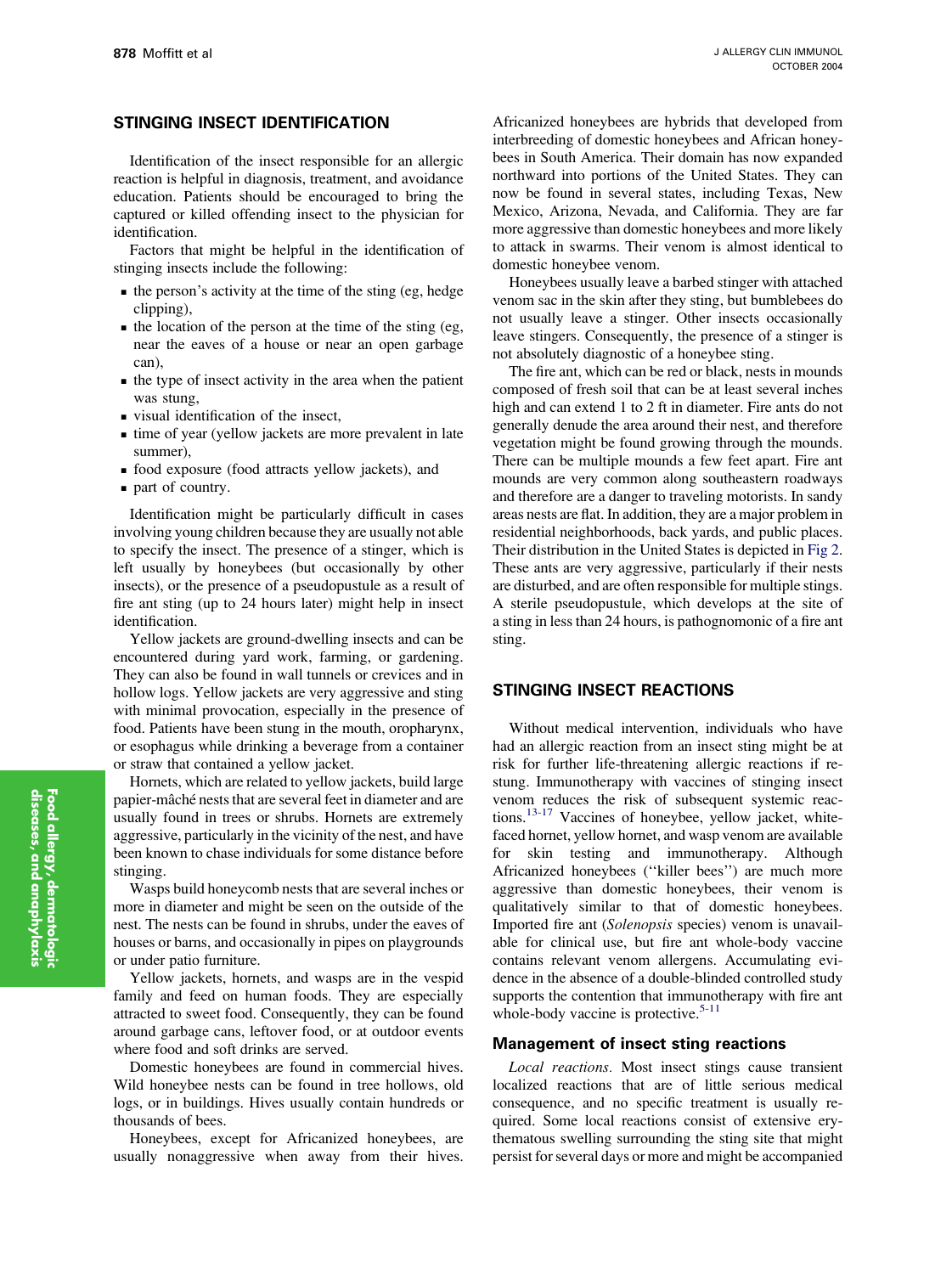<span id="page-10-0"></span>

FIG 2. Map depicting current spread of imported fire ants within the United States. Modified from US Department of Agriculture.

by itching, pain, or both. Cold compresses might help to reduce local pain and swelling. Oral antihistamines and analgesics might also help reduce the pain or itching associated with cutaneous reactions. Some physicians use oral corticosteroids for large local reactions. No controlled studies with oral corticosteroids have been performed, but several reports support their efficacy. Because the swelling is caused by mediator release and not by infection, antibiotics are not needed unless secondary infection, which is a rare complication, is present.

Fire ant stings typically cause a sterile pseudopustule 24 hours after the sting. The material in the vesicle is necrotic tissue and is not caused by infection at the site of the sting. The vesicle should be left intact, but if it is accidentally opened, it should be cleansed with soap and water to prevent secondary infection. Although secondary infection is the most common complication of fire ant stings, this is unusual. In the absence of infection, stings are not treated with antibiotics.<sup>[9](#page-15-0)</sup>

Systemic reactions. Systemic reactions include a spectrum of manifestations ranging from cutaneous responses (eg, urticaria and angioedema) to life-threatening reactions manifested by bronchospasm, edema of the upper airway, and shock.

Treatment of anaphylactic reactions caused by insect stings is the same as the treatment of anaphylaxis as a result

of other causes. The reader is referred to the practice parameter entitled ''The diagnosis and management of anaphylaxis. $12$  If a barbed stinger is present, the suspected insect is usually a honeybee. Removal of a stinger within the first 20 to 30 seconds after a sting might prevent injection of additional venom. Removal usually can be accomplished by simply flicking or scraping the stinger away with a fingernail. Grasping the venom sac with the fingers and pulling it out might result in injection of additional venom and should be avoided.

Toxic reactions might occur after multiple simultaneous stings and might be clinically indistinguishable from allergic reactions. Venom components can produce physiologic effects that mimic those produced when mediators are released during the course of allergic reactions. Although unusual, reactions such as serum sickness, vasculitis, neuritis, encephalitis, and nephrosis have been reported after insect stings.<sup>18-20</sup>

# INDICATIONS FOR REFERRAL TO AN ALLERGIST-IMMUNOLOGIST

Referral to an allergist-immunologist who has had training and experience in the diagnosis and treatment of, as well as patient education regarding, stinging insect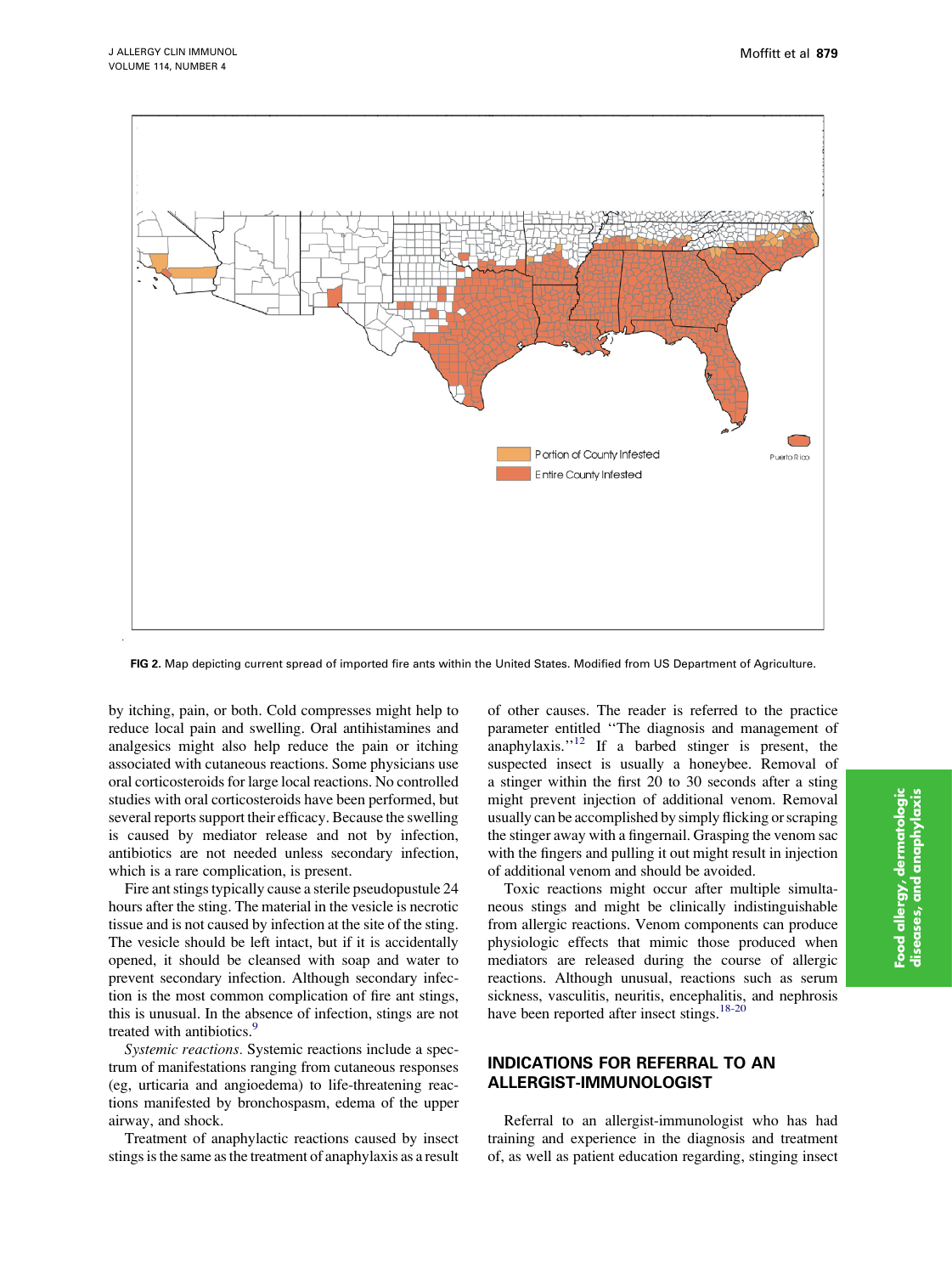hypersensitivity should be considered for patients who $^{13-15}$ .

- <sup>n</sup> have experienced a systemic reaction to an insect sting,
- <sup>n</sup> have experienced anaphylaxis with an insect sting as a possible cause,
- <sup>n</sup> need education regarding stinging insect avoidance or emergency treatment,
- $\blacksquare$  might be candidates for VIT,
- <sup>n</sup> have a coexisting situation that might complicate treatment of anaphylaxis (eg, taking B-blockers, hypertension, cardiac arrhythmias), or
- <sup>n</sup> request an allergy-immunology consultation.

A diagnosis of stinging insect hypersensitivity is based on a history of a systemic reaction after a sting supported by the demonstration of specific IgE antibodies to insect venom, usually by means of immediate hypersensitivity skin testing initially but occasionally by means of in vitro assay.

## PREVENTIVE MANAGEMENT

Summary Statement 1: Individuals with a history of a systemic reaction to an insect sting are at increased risk for subsequent systemic sting reactions. This risk can be significantly reduced with VIT.

Summary Statement 2: Individuals who have a history of systemic reactions to insect stings should:

- be educated in ways to avoid insect stings,
- <sup>n</sup> carry epinephrine for emergency self-treatment,
- <sup>n</sup> undergo specific IgE testing for stinging insect sensitivity and be considered for immunotherapy (testing is optional for those patients who would not be candidates for immunotherapy if test responses were positive), and
- <sup>n</sup> consider obtaining a medical identification bracelet or necklace.

Three tenets of treatment for patients at risk of systemic reactions from insect stings are education regarding insect avoidance, availability of emergency medication, and venom immunotherapy. Avoidance measures to reduce the likelihood of insect stings include the following:

- <sup>n</sup> Have known or suspected nests in the immediate vicinity of the patient's home exterminated by trained professionals; periodic surveillance by experts regarding the existence of nests should be considered.
	- <sup>n</sup> Avoid wearing brightly colored clothing or flowery prints and using any strongly scented material that might attract insects.
- Do not walk outside without shoes.
- <sup>n</sup> Wear long pants, long-sleeved shirts, socks, shoes, head covering, and work gloves when working outdoors.
	- <sup>n</sup> Be cautious near bushes, eaves, and attics and avoid garbage containers and picnic areas.
- <sup>n</sup> Keep insecticides approved for use on stinging insects readily available to kill stinging insects from a distance if necessary. Stinging insects are not affected by insect repellants. Fire ants require different specific insecticides.
- <sup>n</sup> Be cautious when eating or drinking outdoors or in situations outdoors where food and beverages are being served or consumed.

## IMMEDIATE TREATMENT

Epinephrine is the drug of choice for the treatment of anaphylaxis. Patients allergic to insect venom should carry epinephrine at an appropriate dose for administration in case of a sting. EpiPen (0.30 mg of epinephrine) and EpiPenJr (0.15 mg of epinephrine) are spring-actuated autoinjectors. Patients and parents of children who have experienced a systemic reaction to an insect sting should be taught how to administer epinephrine and under what circumstances to do so. There is no contraindication to the use of epinephrine in a life-threatening situation, such as anaphylaxis. Repeat dosing might be required for persistent and recurrent symptoms. Patients who also have cardiovascular disease should be given epinephrine for use in the event of an allergic reaction, despite concern about epinephrine's cardiac effects because of the potential profound effects of anaphylaxis.

## IMMEDIATE HYPERSENSITIVITY TESTING

Summary Statement 3: Immediate hypersensitivity skin tests with stinging insect venoms are indicated for individuals who are candidates for VIT. Skin tests, rather than in vitro assays, should be used for the initial measurement of venom-specific IgE, except in special circumstances. If skin test responses are negative and the patient has had a severe allergic reaction, further testing, either in vitro testing, repeat skin testing, or both, is recommended.

## Skin testing for honeybee, wasps, hornets, and yellow jackets

The presence of venom-specific IgE is usually con-firmed by means of intracutaneous skin testing.<sup>[16,17,21](#page-15-0)</sup> Skin prick tests at a concentration in the range of 1.0  $\mu$ g/ mL are often performed before intracutaneous tests but are not used by all allergists. Initial intracutaneous tests generally are done with venom concentrations of no stronger than  $0.001$  to  $0.01 \mu g/mL$ . If intracutaneous test responses at these concentrations are negative, the concentration is increased by 10-fold increments until a positive skin test response occurs or a maximum concentration of 1.0  $\mu$ g/mL is reached. Positive and negative controls also should be done at this time. It is generally accepted that a positive skin test response at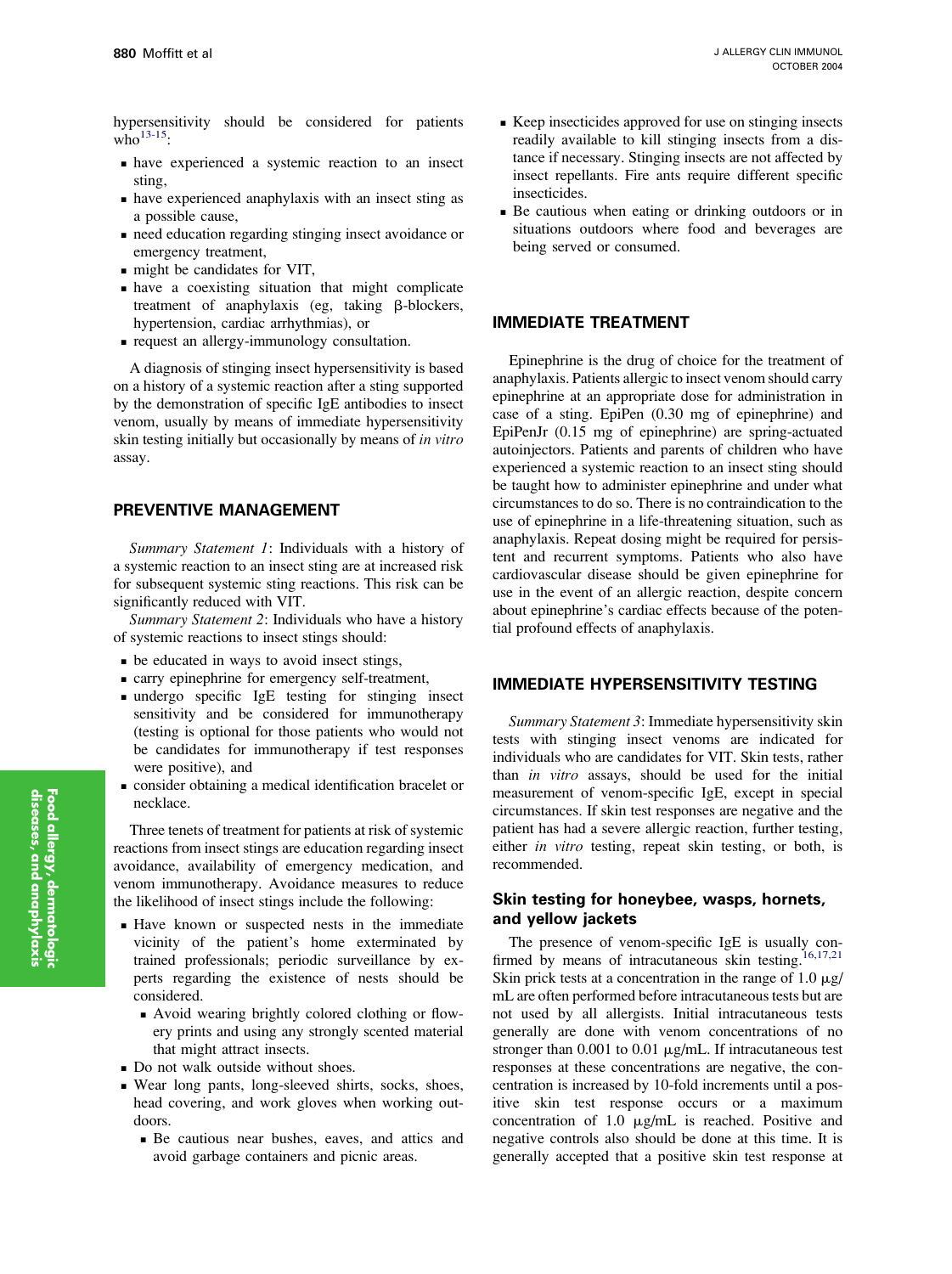a concentration of less than or equal to  $1.0 \mu g/mL$ demonstrates the presence of specific IgE antibodies; however, false-positive results from nonspecific responses can occur at higher concentrations (ie,  $>1.0 \mu g/mL$ ).<sup>[21](#page-15-0)</sup> An accelerated method for performing venom skin testing has been described.<sup>22</sup> There is no absolute correlation between the degree of skin test reactivity or the levels of serum venom-specific IgE and the severity of clinical symptoms. There are patients who have had severe systemic reactions after an insect sting who have barely detectable venom IgE antibody levels determined by using skin tests or in vitro tests. In addition, there are occasional patients who have negative skin test responses but have increased levels of serum venom-specific IgE.<sup>[23,24](#page-15-0)</sup> It is now advisable to consider in vitro testing or repeat skin testing for those rare patients who have a convincing history of anaphylaxis after an insect sting and who have negative skin test responses before concluding that VIT is not necessary. Currently, there is no consensus about whether this should be done in all patients with negative skin test responses who would be potential candidates for immunotherapy, but it is recommended for those people who have had serious allergic symptoms, such as respiratory distress, upper airway obstruction, shock, hypotension, or loss of consciousness. Many physicians postpone testing for venom-specific IgE until 3 to 6 weeks after the sting reaction because of concerns about reduced sensitivity of testing modalities within the first few weeks after the reaction. One study found that 79% of patients with insect venom allergy could be identified at 1 week after the sting reaction when patients underwent both skin and in vitro tests; the additional 21% of patients whose test responses were negative initially had at least one positive test response when tested again with both methods at 4 to 6 weeks after the reaction.<sup>[25](#page-15-0)</sup> Negative test responses for venom-specific IgE obtained within the first few weeks after a sting reaction might require cautious interpretation. A negative in vitro assay in addition to a negative skin test response does not fully exclude the possibility of an anaphylactic reaction to a subsequent sting because rare occurrences have been reported. $^{23}$  $^{23}$  $^{23}$  The pathogenesis of these rare reactions might involve a non-IgE mechanism.

Because the insect that caused the sting often cannot he identified, testing is usually done with all of the commercially available bee and vespid venom vaccines. Venoms might contain shared antigenic components. Cross-sensitization and immunologic cross-reactivity are extensive between hornet and yellow jacket venoms, somewhat less extensive for yellow jacket and hornet with wasp venoms, and less common between honeybee and the other venoms.[26-31](#page-15-0)

## Skin testing for fire ant hypersensitivity

Imported fire ant whole-body vaccine is the only reagent currently available for diagnostic testing in patients with suspected fire ant hypersensitivity. If screening skin prick test responses are negative, intracutaneous testing should be performed, with initial concentrations of approximately

 $1 \times 10^{-6}$  (1:1 million) wt/vol. Intracutaneous skin test concentration should be increased by increments until a positive response is elicited or a maximum concentration of  $1 \times 10^{-3}$  (1:1000) or  $2 \times 10^{-3}$  (1:500) wt/vol is reached.[5,9,11](#page-15-0)

Limited cross-reactivity exists between the antigens in fire ant venom and the antigens in venoms of other Hymenoptera.<sup>[31,32](#page-15-0)</sup> If the patient is able to positively identify fire ant as the stinging insect, testing with other stinging insect venoms is not indicated. The presence of a pseudopustule at the sting site at 24 hours after the sting is diagnostic of a fire ant sting. This type of reaction should be looked for carefully in endemic areas if the identity of the culprit insect is uncertain.

In vitro testing. In vitro tests can also be used for detection of venom-specific IgE in those individuals who cannot undergo skin testing. This includes patients with dermatographia or severe skin disease. Skin tests are generally the preferred initial testing method. About 20% of people with positive venom skin test responses have undetectable levels of serum venom-specific IgE (negative in vitro test). However, recent studies have demonstrated that 10% to 20% of patients with negative skin test responses have positive in vitro test responses when using assays capable of detecting low levels of venom-specific IgE.<sup>[23,24](#page-15-0)</sup> Indications for obtaining these studies are discussed in the preceding section on skin tests.

## IMMUNOTHERAPY

Summary Statement 4: Venom immunotherapy is recommended for all patients who have experienced a systemic reaction to an insect sting and who have specific IgE to venom allergens with the following special considerations:

- <sup>n</sup> VIT is generally not necessary in children 16 years of age and younger who have experienced cutaneous systemic reactions without other systemic manifestations of a reaction after an insect sting from a wasp, hornet, yellow jacket, or bee.
- <sup>n</sup> Adults who have experienced only cutaneous manifestations to an insect sting are generally considered candidates for VIT, although the need for immunotherapy in this group of patients is controversial.
- <sup>n</sup> Because the natural history of fire ant hypersensitivity in children who have only cutaneous manifestations has not been well elucidated and there is increased risk of fire ant stings in children who live in areas where fire ants are prevalent, immunotherapy might be considered for such children.

## Venom immunotherapy for bees, yellow jackets, hornets, and wasps

VIT has proved to be an extremely effective form of treatment for individuals at risk of insect sting anaphylaxis. VIT has been shown to reduce the risk of a sub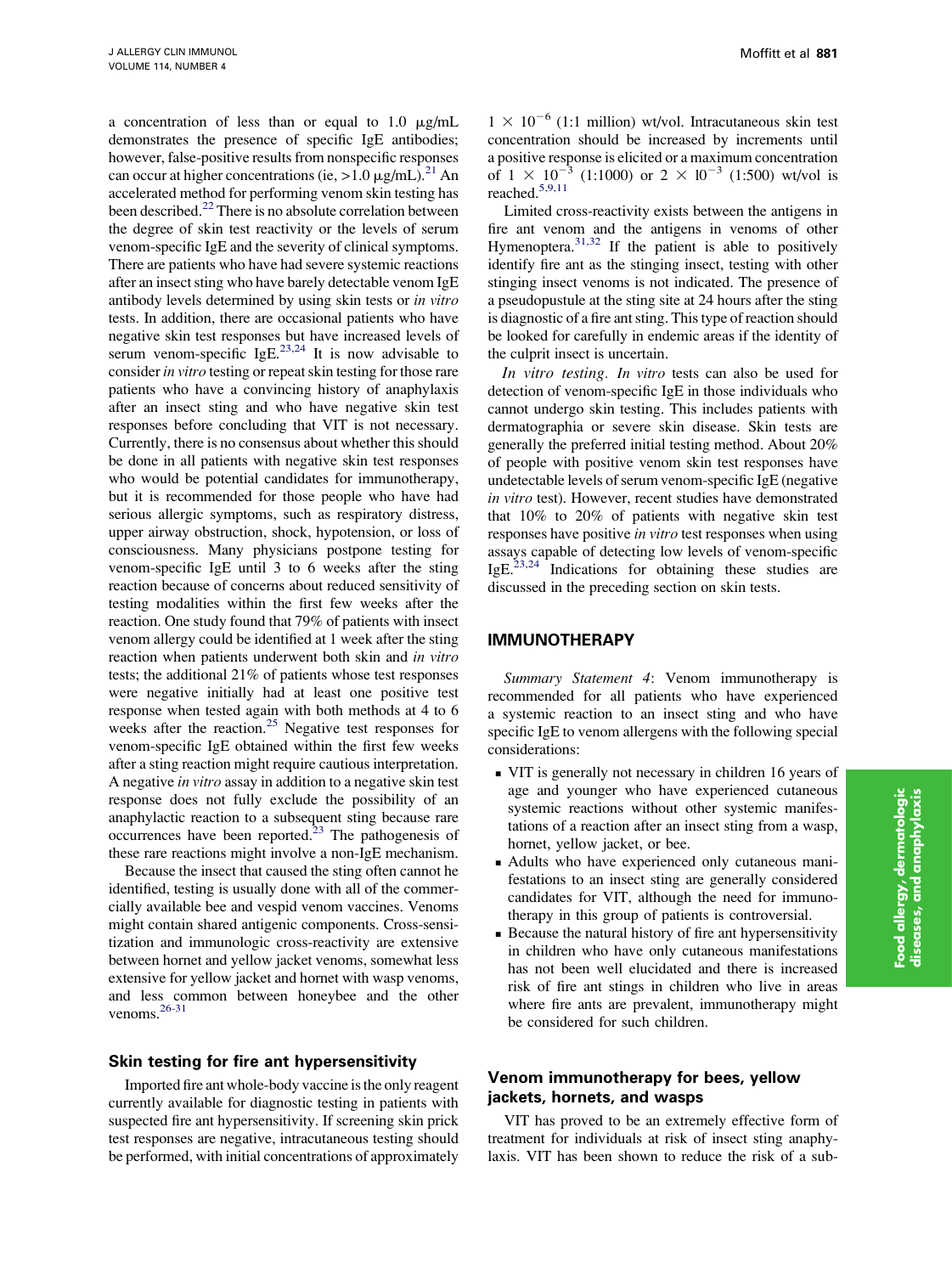sequent systemic sting reaction to less than 5% compared with the risk of such reactions in untreated patients, for whom the risk might be as high as  $60\%$ <sup>[13,14,16,33,34](#page-15-0)</sup> Moreover, those patients receiving VIT who do experience systemic reactions after an insect sting generally have milder reactions. Candidates for immunotherapy should be informed with documentation in the record about the potential benefits and risks related to the procedure.

#### Criteria for immunotherapy

Patients who have had a systemic reaction from an insect sting and are found to have venom-specific IgE should generally receive VIT. The goals of VIT are to (1) prevent systemic reactions and (2) alleviate patient anxiety related to insect stings.

Evaluation of patients who have had anaphylactic reactions from insect stings is influenced by reactions that involve more than the cutaneous system and those reactions that are confined to the cutaneous system. The most serious anaphylactic reactions involve the cardiac and respiratory systems and are potentially life-threatening. The most common cardiovascular reaction is hypotension, which is usually associated with tachycardia. More serious reactions include loss of consciousness or shock, airway compromise, and death. Some reactions might be difficult to distinguish from vasovagal reactions. Although bradycardia is a distinguishing aspect of vasovagal reactions, it can occur rarely in anaphylaxis. Paradoxically, hypertension might also occur, presumably from release of endogenous sympathomimetic amines. Respiratory symptoms might include dyspnea, chest tightness, stridor, wheezing, and other symptoms of large or small airway obstruction. Laryngeal edema is the most common cause of death from anaphylaxis. Anaphylaxis can also include symptoms such as dizziness, nausea, vomiting, and diarrhea. Adults and children who have had these reactions are at greatest risk for similar life-threatening reactions after subsequent stings. Therefore VIT is recommended for individuals with a history of these manifestations and the presence of venom-specific IgE.

Cutaneous systemic reactions, such as urticaria, occasional angioedema, or flushing and pruritus, can occur after an insect sting and can be profound. Prospective studies have shown that patients 16 years of age and younger who have experienced cutaneous systemic reactions without other allergic manifestations have approximately a 10% chance of having a systemic reaction if restung. If a systemic reaction does occur, it is likely to be limited to the skin.<sup>[15](#page-15-0)</sup> Therefore VIT is generally not necessary for patients 16 years of age and younger who have experienced only cutaneous systemic reactions; VIT is still an acceptable option in such patients if requested by the patients' parents or if the child is likely to experience frequent or multiple stings.

On the other hand, VIT is generally recommended for patients older than 16 years with systemic reactions limited to the skin. Because some studies have suggested that these patients are at low risk of subsequent systemic reactions, some believe that venom immunotherapy is optional in this group of patients. $13,34$ 

## Challenge stings

Approximately 30% to 60% of patients with a history of anaphylaxis from an insect sting and detectable venom-specific IgE by means of skin testing or in vitro testing will experience a systemic reaction when re-stung. An intentional sting challenge has been recommended by some to better select those patients who need  $VIT$ .<sup>[35-37](#page-16-0)</sup> Patients allergic to honeybees are more likely to have positive sting challenge results than those allergic to yellow jackets. Sting challenges, however, are neither consistently reproducible nor without risk. About 20% of patients who do not react to a sting challenge will react after a second challenge. $36,37$  In addition, serious allergic reactions, such as anaphylaxis necessitating intensive care treatment, have occurred from these challenges. The use of sting challenges requires special centers because of the risk of serious reactions and is impractical as a general prerequisite for VIT in the United States.<sup>[38](#page-16-0)</sup>

#### Large local reactions

Extreme swelling extending from the sting site, usually peaking at 48 to 72 hours after a sting, might be an IgEmediated late-phase reaction. The risk of a systemic reaction in patients with a history of large local reactions in most studies is no more than 5% to  $10\%$ <sup>[39,40](#page-16-0)</sup> Because the risk of a systemic reaction is relatively low in patients who have previously had large local reactions, VIT is generally not recommended in such patients. Providing injectable epinephrine to patients who have a history of large local reactions for use if a subsequent systemic reaction occurs is optional but usually not necessary. This decision might be influenced by factors such as the potential risk of being stung, personal health issues (eg, the presence of cardiovascular disease), and individual preference.

Although large local reactions can have an allergic cause, as noted, they pose only minimal risk for anaphylaxis from future stings. The vast majority of patients with large local reactions do not need to be tested for the presence of venom-specific IgE and are not candidates for immunotherapy. One report suggests that immunotherapy might reduce the morbidity from severe local reactions to honeybee stings.<sup>[41](#page-16-0)</sup> A previous study found that VIT was not helpful in preventing subsequent large local reactions[.39,41](#page-16-0) Most patients with a history of large local reactions will experience similar reactions after subsequent stings.

#### Selection of venoms for immunotherapy

Identification of the stinging insect responsible for a reaction can be aided by the geographic locality, the circumstances of the sting, and the appearance and location of the insect, nest, or both. Consensus data on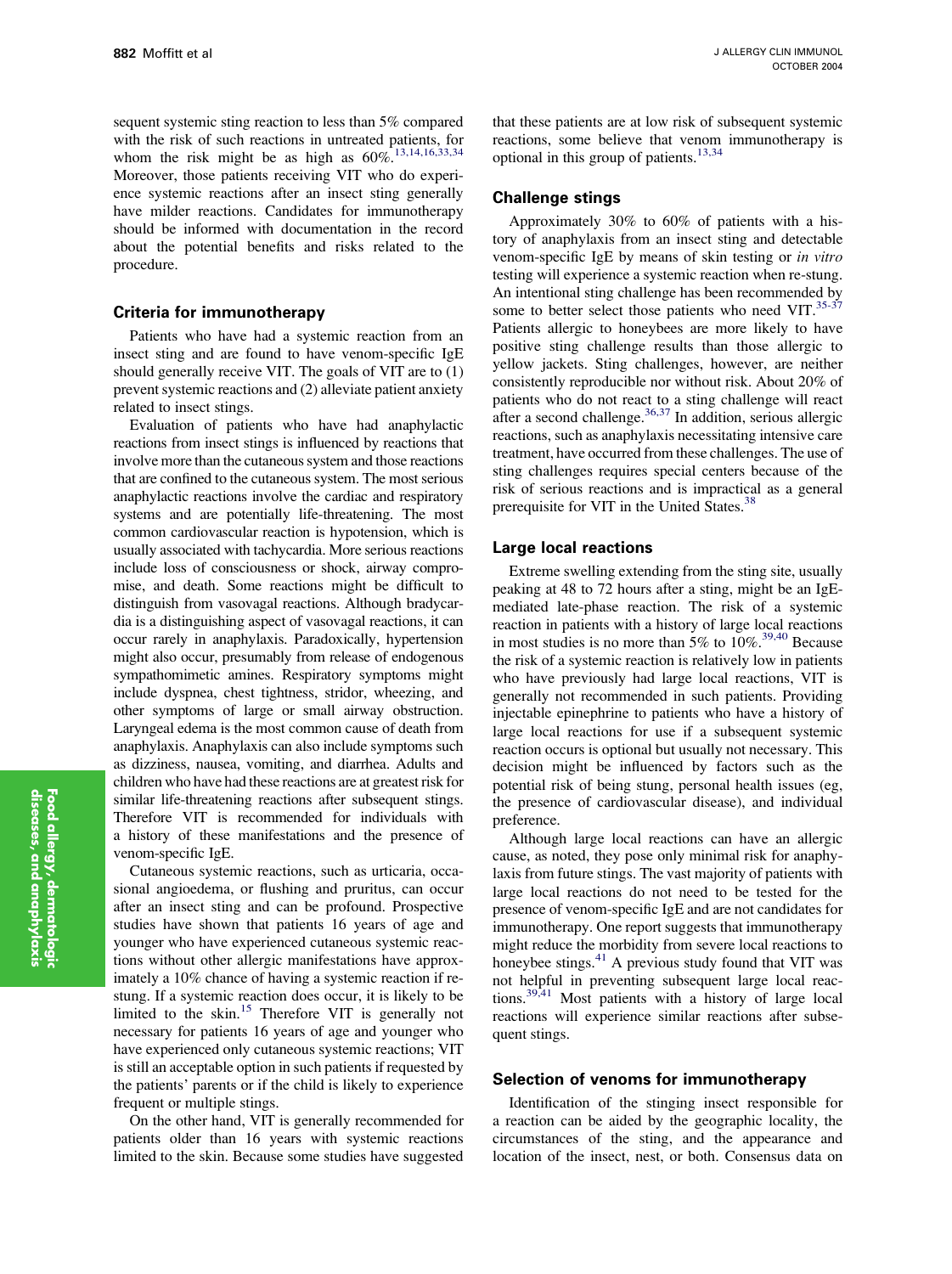which venoms to include for immunotherapy are not available. In the opinion of some authors, if the insect that caused the reaction can be clearly identified, the vaccine used for VIT need only contain that insect venom, despite positive skin or in vitro test responses for other stinging insects.<sup>[29,34](#page-15-0)</sup> Other authors recommend that the vaccine contain venoms from all insects for which positive test responses were obtained.<sup>[16,33](#page-15-0)</sup>

## Immunotherapy for fire ant venom hypersensitivity

Compared with other stinging insects, less is known about the natural history of fire ant venom hypersensitivity and the effectiveness of immunotherapy. $8,9,42$  Fire ant whole-body vaccine has been shown to contain relevant venom allergens, and evidence continues to accumulate, despite the absence of a placebo-controlled study, to support its efficacy for use as a diagnostic and therapeutic agent.<sup>[5-7,10,32,42-45](#page-15-0)</sup> The current criteria for immunotherapy for fire ant allergy are similar to those for other Hymenoptera (ie, a history of a systemic reaction and demonstration of fire ant antigen–specific IgE antibodies by means of skin or in vitro testing). Controversy exists regarding the management of children who have systemic reactions that are confined to the skin. There has been no study that clearly demonstrates the relative risk of a systemic reaction in such a patient after subsequent stings. However, there is a high frequency of fire ant restings in endemic areas.<sup> $42$ </sup> The majority of allergists, but not all, in fire ant–endemic areas do not routinely recommend immunotherapy for children who have had only generalized cutaneous reactions.<sup>[46](#page-16-0)</sup> Thus immunotherapy in these children is considered to be optional at the present time. Lifestyle consideration, parental preferences, and other factors can influence this decision.

## Dosage schedules for VIT

VIT injections are administered generally at weekly intervals, usually beginning with levels not greater than 0.1 to 0.5  $\mu$ g and increasing to a maintenance dose of up to 100 µg per insect venom.<sup>[33,34,47](#page-16-0)</sup> More accelerated schedules for VIT have been published and can be used successfully and safely. $48-53$  The physician and patient might consider a variety of factors, such as characteristics and circumstances of the sting reaction and patient lifestyle and preferences in choosing a schedule. There is some controversy about the optimum maintenance dose. Initial studies used 100  $\mu$ g as the maintenance dose.<sup>[33](#page-16-0)</sup> Other authors have used the  $50 - \mu$ g maintenance dose successfully, although some believe that this dose offers a lesser degree of protection.<sup>[34,47](#page-16-0)</sup> Increasing the maintenance dose up to 200 µg per dose has been effective in achieving protection in some patients who have experienced sting reactions while receiving  $100 \mu g$  of venom immunotherapy maintenance dose.<sup>[54](#page-16-0)</sup>

The interval between maintenance dose injections is usually increased to 4-week intervals during the first year

and eventually to every 6 to 8 or even 12 weeks during subsequent years.<sup>55,56</sup>

The dosage schedule for fire ant whole-body vaccine immunotherapy is less well defined in terms of rapidity of buildup. However, most authors recommend a weekly buildup schedule until a maintenance dose is reached, and the interval between doses can then be increased. Two examples of dosage schedules are included in Appendix 1. Successful use of a rush immunotherapy protocol has recently been published.<sup>[10](#page-15-0)</sup> Most reports have recommended a maintenance dose of 0.5 mL of a 1:100 wt/vol vaccine with either Solenopsis invicta or a mixture of Solenopsis invicta and Solenopsis richteri vaccine, although there are some recommendations for a dose as high as  $0.5$  mL of a 1:10 wt/vol vaccine.<sup>[5,6,8-10](#page-15-0)</sup> A survey of practicing allergists found that 0.5 mL of a 1:100 wt/vol vaccine is the most widely prescribed maintenance dose.<sup>[46](#page-16-0)</sup> Evidence continues to accumulate to support the efficacy of this dosage (0.5 mL of 1:100 wt/vol).  $6,10$  Special dosing might need to be considered for treatment failures.

Safety considerations related to administration of VIT injections are generally the same as those for other forms of allergen immunotherapy. The major risk of VIT, as with other types of allergen immunotherapy, is anaphylaxis. One study reported that the incidence of systemic reactions from VIT was 12%, although this incidence is higher than that experienced by most allergists.<sup>[57](#page-16-0)</sup> There has been one report of a patient who had serum sickness after venom immunotherapy.<sup>[58](#page-16-0)</sup>

Patients who are taking  $\beta$ -adrenergic blocking agents (see parameter on anaphylaxis) might not respond readily to treatment if they experience an allergic reaction.<sup>[12,59,60](#page-15-0)</sup> Therefore patients who have stinging insect hypersensitivity should not take  $\beta$ -adrenergic blocking agents unless absolutely necessary. If the patient who has stinging insect hypersensitivity cannot discontinue the  $\beta$ -adrenergic blocking agent, VIT should still be given, although with greater caution. In addition, there are data suggesting that patients receiving angiotensin-converting enzyme inhibitors might also be at increased risk of anaphylaxis, but this issue is not fully resolved. $61,62$ 

Serum sickness has occurred as a sequela to insect stings, usually after an acute systemic reaction.<sup>[18-20](#page-15-0)</sup> Although these patients are subsequently at greater risk of anaphylaxis if re-stung, recurrence of serum sickness has not been observed after initiation of VIT. $^{20}$  $^{20}$  $^{20}$  VIT has been used successfully in this group of patients.

## Duration of VIT

Summary Statement 5: Once begun, VIT should usually be continued for at least 3 to 5 years. Although most patients can then safely discontinue immunotherapy, some patients might need to continue immunotherapy indefinitely.

Guidelines for discontinuation of VIT are evolving.<sup>[63-65](#page-16-0)</sup> The package insert for the venom vaccine, which has not changed in more than 20 years, recommends that VIT be continued indefinitely. Criteria suggested for stopping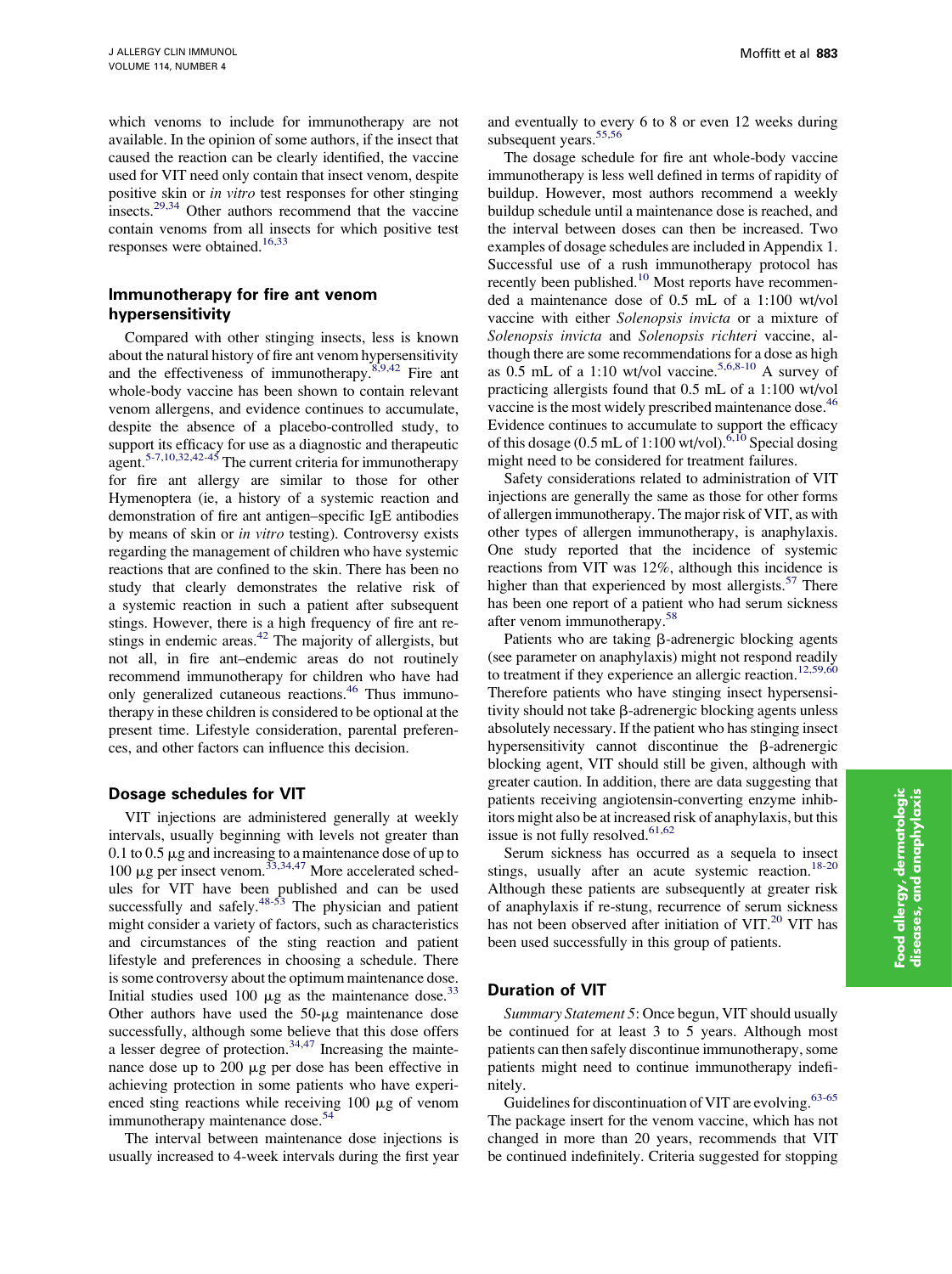<span id="page-15-0"></span>VIT are a decrease in serum venom-specific IgE to insignificant levels, conversion to a negative skin test response, or a finite period of time (3-5 years). An increasing body of evidence suggests that despite the persistence of a positive skin test response, 80% to 90% of patients will not have a systemic reaction to an insect sting if VIT is stopped after 3 to 5 years and can safely stop immunotherapy after that period of treatment.<sup>13,64-69</sup> The small risk after discontinuation of VIT is a more significant concern for patients who have a history of severe anaphylaxis with shock or loss of consciousness and who maintain persistently positive skin or in vitro test responses after receiving immunotherapy for 5 years. The majority of patients, including those with severe anaphylaxis, can safely stop VIT if their skin test responses and specific IgE antibody levels are negative. A few patients who had previously experienced severe anaphylaxis with loss of consciousness and then had negative in vitro test responses, skin test responses, or both after several years of immunotherapy have later experienced systemic reactions, several of which were fatal, to subsequent stings after stopping VIT. $^{68-72}$  Although this occurrence is rare, some recommend continuation of immunotherapy indefinitely in such patients. The decision to stop immunotherapy can involve consideration of several factors by the patient and physician, including (1) the severity of the initial reaction, (2) the effect of such action on work and leisure activities, (3) the presence of concomitant disease and medications, and (4) patient preferences.

The optimal duration of imported fire ant immunotherapy is less well defined. A survey of allergists indicated a great deal of variation in recommendations regarding the duration of immunotherapy for fire ant allergy.<sup>[46](#page-16-0)</sup> Some allergists recommend indefinite treatment. Most allergists consider stopping immunotherapy after a specified period (usually 4-5 years), either empirically or only when skin test responses become negative. Until further data are available, a definitive recommendation about the duration of immunotherapy for fire ants cannot be made.

We acknowledge the assistance of Susan Grupe of the Joint Council of Allergy, Asthma and Immunology and of Mary Manasco and Vicki Edwards of the University of Mississippi Medical Center in the preparation of the parameter.

#### **REFERENCES**

- 1. Golden DBK. Epidemiology of allergy to insect venoms and stings. Allergy Proc 1989;10:103-7.
- 2. Settipane G, Boyd G. Prevalence of bee sting allergy in 4,992 Boy Scouts. Acta Allergol 1970;25:292-3.
- 3. Chaffee F. The prevalence of bee sting allergy in an allergic population. Acta Allergol 1970;25:292-3.
- 4. Golden DBK, Marsh DG, Kagey-Sobotka A, et al. Epidemiology of insect allergy. JAMA 1989;262:240-4. (LB)
- 5. Triplett R. Sensitivity to the imported fire ant: successful treatment with immunotherapy. South Med J 1973;66:477-80. (III)
- 6. Freeman TM, Hylander R, Ortiz A, Martin M. Imported fire ant immunotherapy: effectiveness of whole body extracts. J Allergy Clin Immunol 1992;90:210-5. (IIa)
- 7. Hoffman D, Jacobson R, Schmidt M, Smith A. Allergens in Hymenoptera venoms, XXIII. Venom content of imported fire ant whole body extracts. Ann Allergy 1991;66:29-31. (LB)
- 8. Stafford C. Hypersensitivity to fire ant venom. Ann Allergy 1996;77: 87-99.
- 9. DeShazo R, Butcher B, Banks W. Reactions to stings of the imported fire ant. N Engl J Med 1990;323:462-6.
- 10. Tankersley MS, Walker RL, Butler WK, Hagan LL, et al. Safety and efficacy of an imported fire ant rush immunotherapy protocol with and without prophylactic treatment. J Allergy Clin Immunol 2002;109: 556-62. (IIa)
- 11. Kemp SF, deShazo RD, Moffitt JE, et al. Expanding habitat of the imported fire ant (Solenopsis invicta): a public health concern. J Allergy Clin Immunol 2000;105:683-91.
- 12. Nicklas RA, Bernstein IL, Li JT, Lee RE, Spector SL, Dykewicz MS, et al, editors. The diagnosis and management of anaphylaxis. J Allergy Clin Immunol 1998;101(suppl):S465-528.
- 13. Reisman R. Insect stings. N Engl J Med 1994;331:523-7.
- 14. Valentine M. Allergy to the stinging insects. Ann Allergy 1993;70: 427-32.
- 15. Valentine M, Schuberth K, Kagey-Sobotka A. The value of immunotherapy with venom in children with allergy to insect stings. N Engl J Med 1990;323:1601-3.
- 16. Valentine M. Insect venom allergy: diagnosis and treatment. J Allergy Clin Immunol 1984;73:299-304.
- 17. Hunt KJ, Valentine MD, Sobotka AK, Lichtenstein L. Diagnosis of allergy to stinging insects by skin testing with Hymenoptera venoms. Ann Intern Med 1976;85:56-9. (IIa)
- 18. Light W, Reisman R, Shimizu M. Unusual reactions following insect stings. Clinical features and immunologic analysis. J Allergy Clin Immunol 1977;59:391-7. (III)
- 19. Lichtenstein LM, Golden DBK. The problem patient; postscript to bee stings: delayed serum sickness. Hosp Pract 1983;18:36-46. (IV)
- 20. Reisman R, Livingston A. Late onset allergic reactions including serum sickness after insect stings. J Allergy Clin Immunol 1989;84: 331-7. (III)
- 21. Georgitis J, Reisman R. Venom skin tests in insect-allergic and insect-nonallergic populations. J Allergy Clin Immunol 1985;76:803-7. (IIa)
- 22. Yocum M, Gosselin V, Yunginger J. Safety and efficacy of an accelerated method for venom skin testing. J Allergy Clin Immunol 1996;97:1424-5. (III)
- 23. Golden DBK, Kagey-Sobotka A, Norman PS, Hamilton RG, et al. Insect sting allergy with negative venom skin test responses. J Allergy Clin Immunol 2001;107:897-901. (III)
- 24. Reisman RE. Insect sting allergy: The dilemma of the negative skin test reactor. J Allergy Clin Immunol 2001;107:781-2. (IV)
- 25. Goldberg A, Confino-Cohen R. Timing of venom skin tests and IgE determinations after sting anaphylaxis. J Allergy Clin Immunol 1997; 100:182-4.
- 26. King TP, Joslyn A, Kochoumian L. Antigenic cross-reactivity of venom proteins from hornets, wasps, and yellow jackets. J Allergy Clin Immunol 1985;75:621-8. (LB)
- 27. Reisman RE, Mueller U, Wypych J, Elliott W, Arbesman CE. Comparison of the allergenicity and antigenicity of yellow jacket and hornet venoms. J Allergy Clin Immunol 1982;69:268-74. (LB)
- 28. Reisman RE, Wypych JI, Mueller UR, Grant JA. Comparison of the allergenicity and antigenicity of Polistes venom and other vespid venoms. J Allergy Clin Immunol 1982;70:281-7. (LB)
- 29. Reisman RE, Mueller U, Wypych JI, Lazell MI. Studies of coexisting honeybee and vespid-venom sensitivity. J Allergy Clin Immunol 1984; 73:246-52. (LB)
- 30. Hoffman DR. Allergens in Hymenoptera venom. XXV: The amino acid sequences of antigen 5 molecules and the structural basis of antigenic cross-reactivity. J Allergy Clin Immunol 1993;92:707-16. (LB)
- 31. Hoffman DR, Dove DE, Moffitt JE, Stafford CT. Allergens in Hymenoptera venom XXI. Cross-reactivity and multiple reactivity between fire ant venom and bee and wasp venoms. J Allergy Clin Immunol 1988;82:828-34. (LB)
- 32. Rhoades RB, Schafer WL, Newman M, Lockey R, Dozier RM, Wubbena PF, et al. Hypersensitivity to the imported fire ant in Florida. Report of 104 cases. J Fla Med Assoc 1977;64:247-54. (III)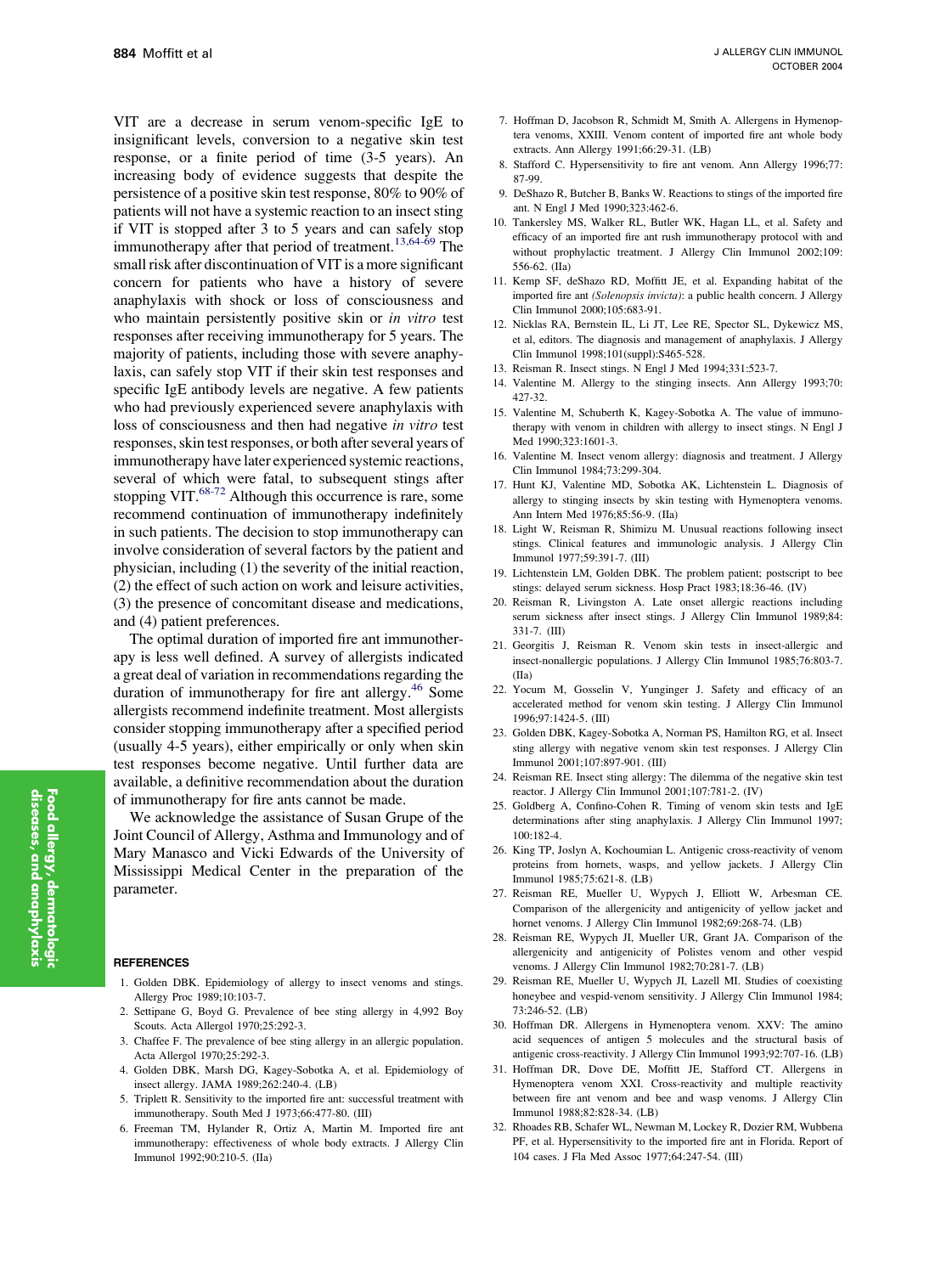- <span id="page-16-0"></span>33. Hunt KJ, Valentine MD, Sobotka AK, Benton AW, Amodio FJ, Lichtenstein LM. A controlled trial of immunotherapy in insect hypersensitivity. N Engl J Med 1978;299:157-61. (IIa)
- 34. Reisman RE, Livingston A. Venom immunotherapy: 10 years of experience with administration of single venoms and 50 micrograms maintenance doses. J Allergy Clin Immunol 1992;89:1189-95. (III)
- 35. Blaauw P, Smithuis L. An evaluation of the common diagnostic methods of hypersensitivity for bee and yellow jacket venom by means of an in-hospital sting. J Allergy Clin Immunol 1985;75:556-62. (IIa)
- 36. Franken HH, Dubois AE, Minkema HJ, van der Heide S, de Monchy JG. Lack of reproducibility of a single negative sting challenge response in the assessment of anaphylactic risk in patients with suspected yellow jacket hypersensitivity. J Allergy Clin Immunol 1994;93: 431-6. (IIa)
- 37. van der Linden PW, Hack CE, Struyvenberg A, van der Zwan JK. Insect-sting challenge in 324 subjects with a previous anaphylactic reaction: current criteria for insect-venom hypersensitivity do not predict the occurrence and the severity of anaphylaxis. J Allergy Clin Immunol 1994;94:151-9. (IIa)
- 38. Valentine MD. Insect-sting anaphylaxis. Ann Intern Med 1993;118: 225-6.
- 39. Mauriello PM, Barde SH, Georgitis JW, Reisman RE. Natural history of large local reactions from stinging insects. J Allergy Clin Immunol 1984; 74:494-8. (LB)
- 40. Grant DF, Schuberth KC, Kagey-Sobotka A, Kwiterovich KA, et al. A prospective study of the natural history of large local reactions after Hymenoptera stings in children. J Pediatr 1984;104:664-8.
- 41. Hamilton RG, Golden DB, Kagey-Sobotka A, Lichenstein LM. Case report of venom immunotherapy for a patient with large local reactions. Ann Allergy Asthma Immunol 2001;87:134-7. (IV)
- 42. Tracy JM, Demain JG, Quinn JM, Hoffman DR, Goetz DW, Freeman TM. The natural history of exposure to the imported fire ant (Solenopsis invicta). J Allergy Clin Immunol 1995;95:824-8. (IIb)
- 43. Hannan C, Stafford C, Rhoades R, et al. Seasonal variation in antigens of the imported fire ant. J Allergy Clin Immunol 1986;78:331-6. (LB)
- 44. Butcher B, deShazo R, Ortiz A, Reed M. RAST-inhibition studies of the imported fire art, Solenopsis invicta, with whole body extracts and venom preparations. J Allergy Clin Immunol 1988;81:1096-100.  $(LB)$
- 45. Strom GB, Boswell R, Jacobs R. In vivo and in vitro comparison of fire ant venom and fire ant whole body extract. J Allergy Clin Immunol 1983; 72:46-53. (LB)
- 46. Moffitt J, Barker J, Stafford C. Management of imported fire ant allergy: results of a survey. Ann Allergy 1997;79:125-30. (III)
- 47. Golden D, Kagey-Sobotka A, Valentine M. Dose dependence of Hymenoptera venom immunotherapy. J Allergy Clin Immunol 1981; 67:370-4. (IIa)
- 48. Brehler R, Wolf H, Kutting B, Schnitker J, et. Safety of a two-day ultrarush insect venom immunotherapy protocol in comparison with protocols of longer duration and involving a larger number of injections. J Allergy Clin Immunol 2000;105:1231-5. (IIb)
- 49. Golden D, Valentine M, Kagey-Sobotka A, Lichtenstein L. Regimens of Hymenoptera venom immunotherapy. Ann Intern Med 1980;92:620-4. (IIb)
- 50. Bousquet J, Knani J, Velasquez G, Menardo J, Guilox L, Michel F. Evolution of sensitivity to Hymenoptera venom in 200 allergic patients followed up for up to three years. J Allergy Clin Immunol 1989;84: 944-50. (IIa)
- 51. Bernstein D, Mittman R, Kagen S, Korbee L, Enrione M, Bernstein I. Clinical and immunologic studies of rapid venom immunotherapy in Hymenoptera-sensitive patients. J Allergy Clin Immunol 1989;84:951-9. (IIa)
- 52. Birnbaum J, Charpin D, Vervloet D. Rapid Hymenoptera venom immunotherapy comparative safety of three protocols. Clin Exp Allergy 1993;23:226-30. (IIb)
- 53. Rueff F, Przybilla B. Ultrarush immunotherapy in patients with Hymenoptera venom allergy. J Allergy Clin Immunol 2001;107:928-9. (IV)
- 54. Rueff F, Wenderoth A, Przybilla B. Patients still reacting to a sting challenge while receiving conventional Hymenoptera venom immunotherapy are protected by increased venom doses. J Allergy Clin Immunol 2001;108:1027-32. (III)
- 55. Golden D, Kagey-Sobotka A, Valentine M, Lichtenstein LM. Prolonged maintenance interval in Hymenoptera venom immunotherapy. J Allergy Clin Immunol 1981;67:482-4. (IIa)
- 56. Goldberg A, Confino-Cohen R. Maintenance venom immunotherapy administered at 3-month intervals is both safe and efficacious. J Allergy Clin Immunol 2001;107:902-6. (IIa)
- 57. Lockey R, Turkeltaub P, Olive E. The Hymenoptera venom study III. Safety of venom immunotherapy. J Allergy Clin Immunol 1990;86: 775-80. (IIa)
- 58. deBandt M, Atassi-Dumont M, Kahn M. Serum sickness after wasp venom immunotherapy; clinical and biological study. J Rheumatol 1997; 24:1195-7. (IV)
- 59. Hepner M, Ownby D, Anderson J. Risk of severe reactions in patients taking beta blocker drugs receiving allergen immunotherapy injections. J Allergy Clin Immunol 1990;86:407-11. (IIb)
- 60. Toogood J. Risk of anaphylaxis in patients receiving beta-blocker drug. J Allergy Clin Immunol 1988;81:1-5.
- 61. Simon P, Potier J, Thebaud HE. Risk factors for acute hypersensitivity reactions in hemodialysis. Nephrologie 1996;17:163-70.
- 62. Hermann K, Ring J. The renin-angiotensin system in patients with repeated anaphylactic reactions during Hymenoptera venom hyposensitization and sting challenge. Int Arch Allergy Immunol 1997;112:251-6. (LB)
- 63. Graft DF, Golden DBK, Reisman RE, Valentine MD, Yunginger J. The discontinuation of Hymenoptera venom immunotherapy (a position paper). J Allergy Clin Immunol 1998;101:573-5. (IV)
- 64. Golden D, Kwiterovich K, Kagey-Sobotka A, Valentine M, et al. Discontinuing venom immunotherapy, outcome after five years. J Allergy Clin Immunol 1996;97:579-87. (IIb)
- 65. Lerch E, Muller U. Long-term protection after stopping immunotherapy: Results of re stings in 200 patients. J Allergy Clin Immunol 1998;101: 606-12. (IIb)
- 66. Mueller U, Berchfold E, Helbring A. Honeybee venom allergy: results of a sting challenge 1 year after stopping successful immunotherapy in 86 patients. J Allergy Clin Immunol 1991;87:702-9. (IIa)
- 67. Haugaard L, Norregaard O, Dahl R. In hospital sting challenge in insect venom- allergic patients after stopping venom immunotherapy. J Allergy Clin Immunol 1991;87:699-702. (IIa)
- 68. Golden DBK, Kwiterovitch KA, Kagey Sobotka A, Lichtenstein LM. Discontinuing venom immunotherapy: extended observations. J Allergy Clin Immunol 1998;101:298-305. (IIb)
- 69. Golden DBK, Kagey-Sobotka A, Lichtenstein LM. Survey of patients after discontinuing venom immunotherapy. J Allergy Clin Immunol 2000;105:385-90. (IIb)
- 70. Light WC. Insect sting fatality 9 years after venom treatment (venom allergy, fatality). J Allergy Clin Immunol 2001;107:925. (IV)
- 71. Reisman R. Duration of venom immunotherapy: relationship to the severity of symptoms of initial insect sting anaphylaxis. J Allergy Clin Immunol 1993;92:831-6. (IIb)
- 72. Keating M, Kagey-Sobotka A, Hamilton R, Yunginger J. Clinical and immunological follow-up of patients who stop venom immunotherapy. J Allergy Clin Immunol 1991;88:339-48. (IIb)

## APPENDIX 1

Two examples of conventional dosing schedules for fire ant immunotherapy with Solenopsis invicta or a mixture of Solenopsis invicta/Solenopsis richteri whole-body vaccine have been used successfully. Injections are generally given weekly or, in some cases, 2 times per week. After the maintenance dose of 0.5 mL of 1:100 wt/vol is administered safely several times, the dosage interval can be advanced to every 2 weeks and eventually can be extended to 4 weeks. Schedule 1 is provided by Drs Anne Yates, Sitesh Roy, and John Moffitt of the University of Mississippi Medical Center. Schedule 2 is provided by Dr Ted Freeman.